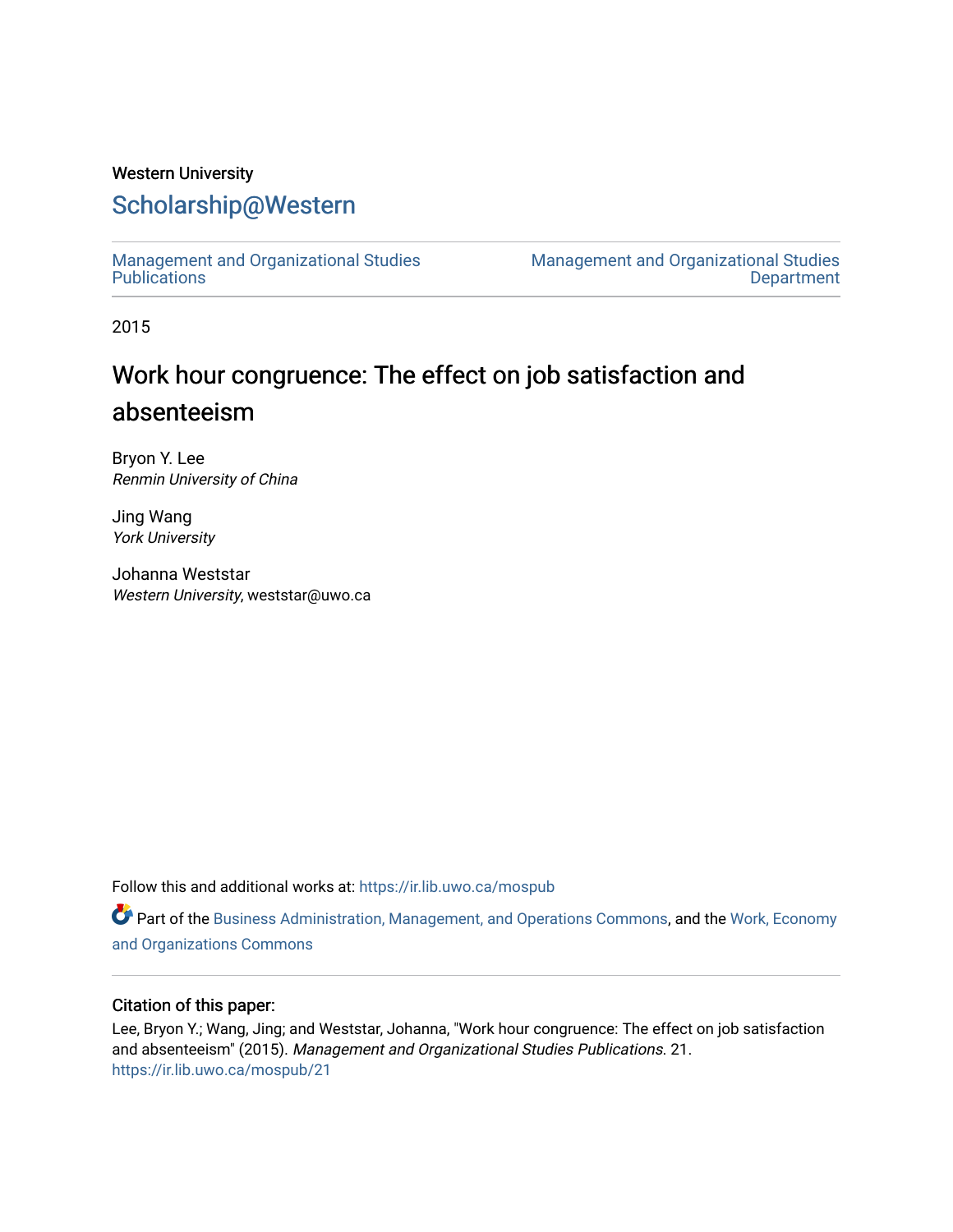#### Work Hour Congruence: The Effect on Job Satisfaction and Absenteeism

Byron Lee, Renmin University of China Jing Wang, York University Johanna Weststar, Western University

A fully edited, peer-reviewed version of this paper was first published by the International Journal of Human Resource Management and should be cited as follows:

Lee, B., Wang, J. & Weststar, J. (2015). Work hour congruence: The effect on job satisfaction and absenteeism. International Journal of Human Resource Management, 26(5), 657-675. First published online June 3, 2014, DOI: 10.1080/095851

#### Abstract

This study examines the effect of *work hour congruence* on employee job satisfaction and absenteeism using a large, longitudinal sample from the Canadian Workplace and Employee Survey (WES). An employee is said to have work hour congruence when they actually work the number of hours that they desire. Results indicate a difference between employees who desire more hours and those who desire fewer hours: employee desire for and receipt of more hours was related to positive changes in job satisfaction while employee desire for and receipt of fewer hours was related to reduced absenteeism. In addition, the results suggest that employees respond to employers who at least try to meet their needs; those who desired more hours and received some, but not all of these additional hours showed a positive increase in job satisfaction. This study contributes to the literature by using of a precise measure of work hour preference and change, differentiating employees who desire fewer hours from those who desire more and examining both full and partial work hour congruence.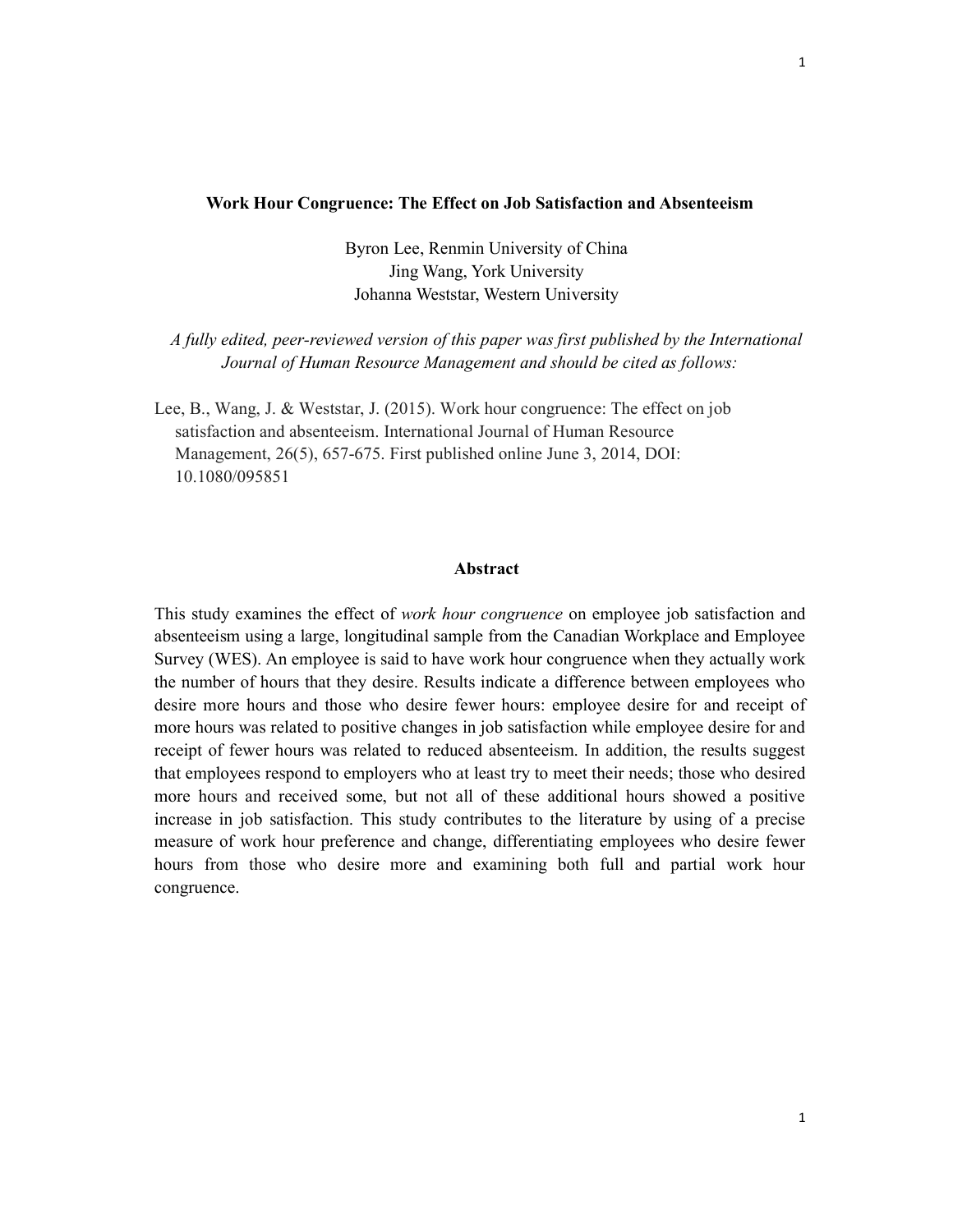#### Introduction

Individuals spend the majority of their waking time working; thus, job satisfaction has a significant impact on overall happiness and quality of life (Frey and Stutzer, 2010). Numerous individual, job and organizational level variables have been related to job satisfaction; however, there is growing attention on the impact of time at work and specifically the match between the hours employees wish to work and the hours they actually work. Some individuals might be willing and able to prioritize non-work time to devote to themselves, their families, or their communities (Golden, 2006). Others might prefer or be required to work longer hours to obtain a larger paycheck or other intrinsic and extrinsic rewards (Wilkins, 2007; McKee-Ryan and Harvey, 2011). However, these individual preferences are not often considered in managerial decisions about the optimal allocation of human resources. Some employees who wish for more hours are given fewer and some who wish for fewer hours must work more.

As will be discussed below, there is growing international evidence documenting the prevalence of work hour mismatch (Tilly, 1996; Kalleberg, 2008), its antecedents and its negative consequences (i.e., Holtom, Lee and Tidd, 2002; Sousa-Poza and Henneberger, 2002, 2003; Otterbach, 2010; Loughlin and Murray, 2013). Clark (2005) reported that 40% of people across seven OECD countries are not working the hours they want to or need to work, while Reynolds and Aletraris (2010) found that work hour mismatch persists for long periods of time. This literature suggests that a 'one size fits all' approach to hours allocation is detrimental to employees, their families and organizations, and it supports the strategic human resource management approach which emphasizes the need to design distinct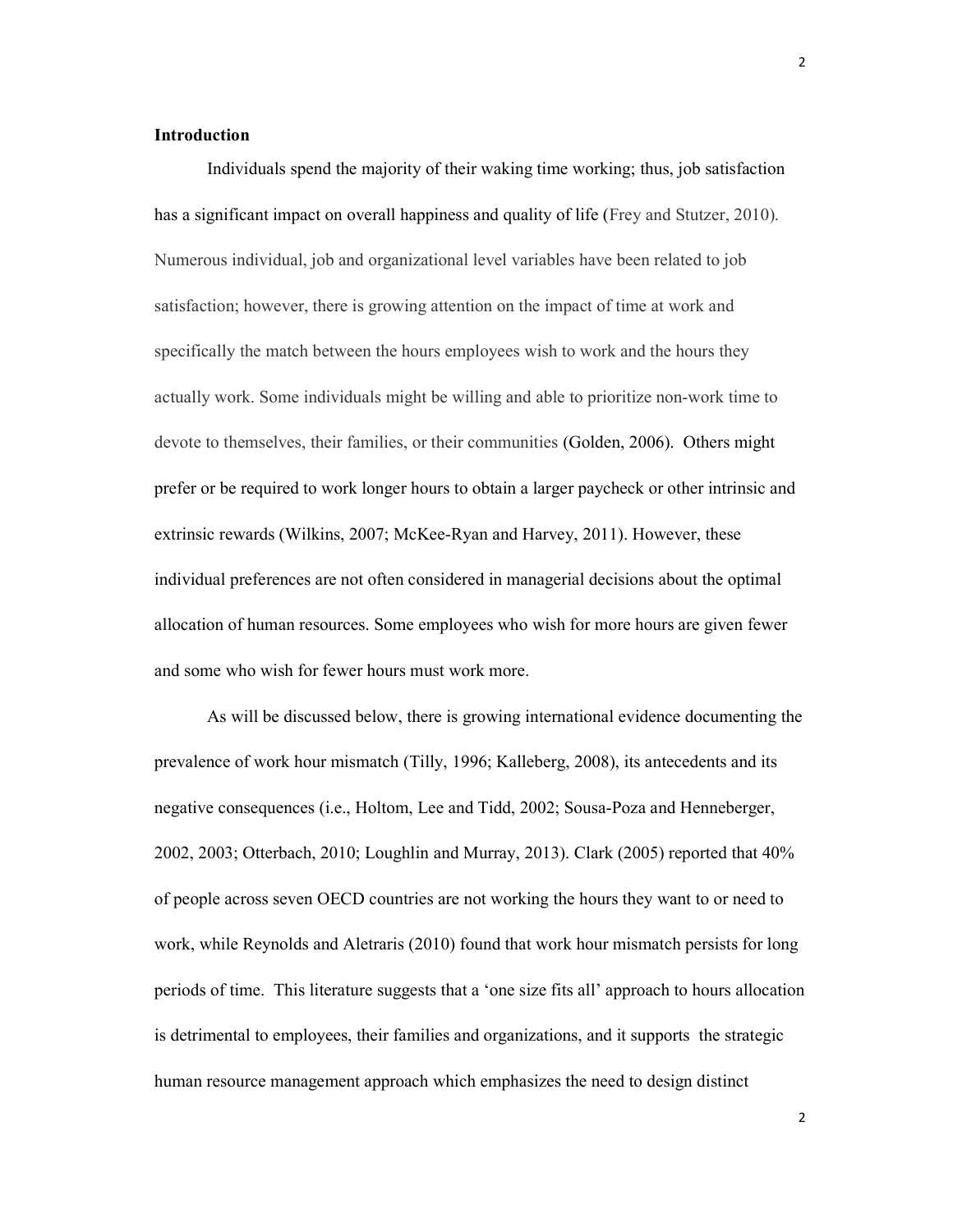management practices for different employee groups (Becker, Huselid and Beatty, 2009; Mossholder, Reichardson, and Setton, 2011). However, there is a paucity of research that actually tests whether an employer's accommodation of employees' work hour preferences will alleviate the negative outcomes associated with work hour mismatch.

To our knowledge our study is among the first to examine whether achieving work hour congruence actually does improve work-related attitudes and behaviour. Due to the variety of definitions in the literature (see below), we define the concept of work hour  $(in) congruence$  as a  $(mis)$  match between the number of hours that an employee wants to work and the number of hours the person actually works. This could occur either in the direction of desiring more hours or desiring fewer hours.

Using this definition and leveraging a longitudinal dataset, our study is also the first to distinguish full work hour congruence (i.e., an employee has received his/her exact number of preferred hours) from partial work hour congruence (i.e., an employee who has received a change in the number of hours in the preferred direction, but ultimately continues to prefer additional/fewer work hours). This distinction is important because the magnitude of the incongruence or mismatch can be crucial in the determination of job satisfaction (Klein et al. 2009). Although both full work hour congruence and partial work hour congruence indicate employers' willingness to accommodate employees' preferences, there is no known research on whether partially meeting employees' preference in work hours is enough, or whether a firm needs to fully accommodate employee preferences in order to improve work related attitudes and behaviours.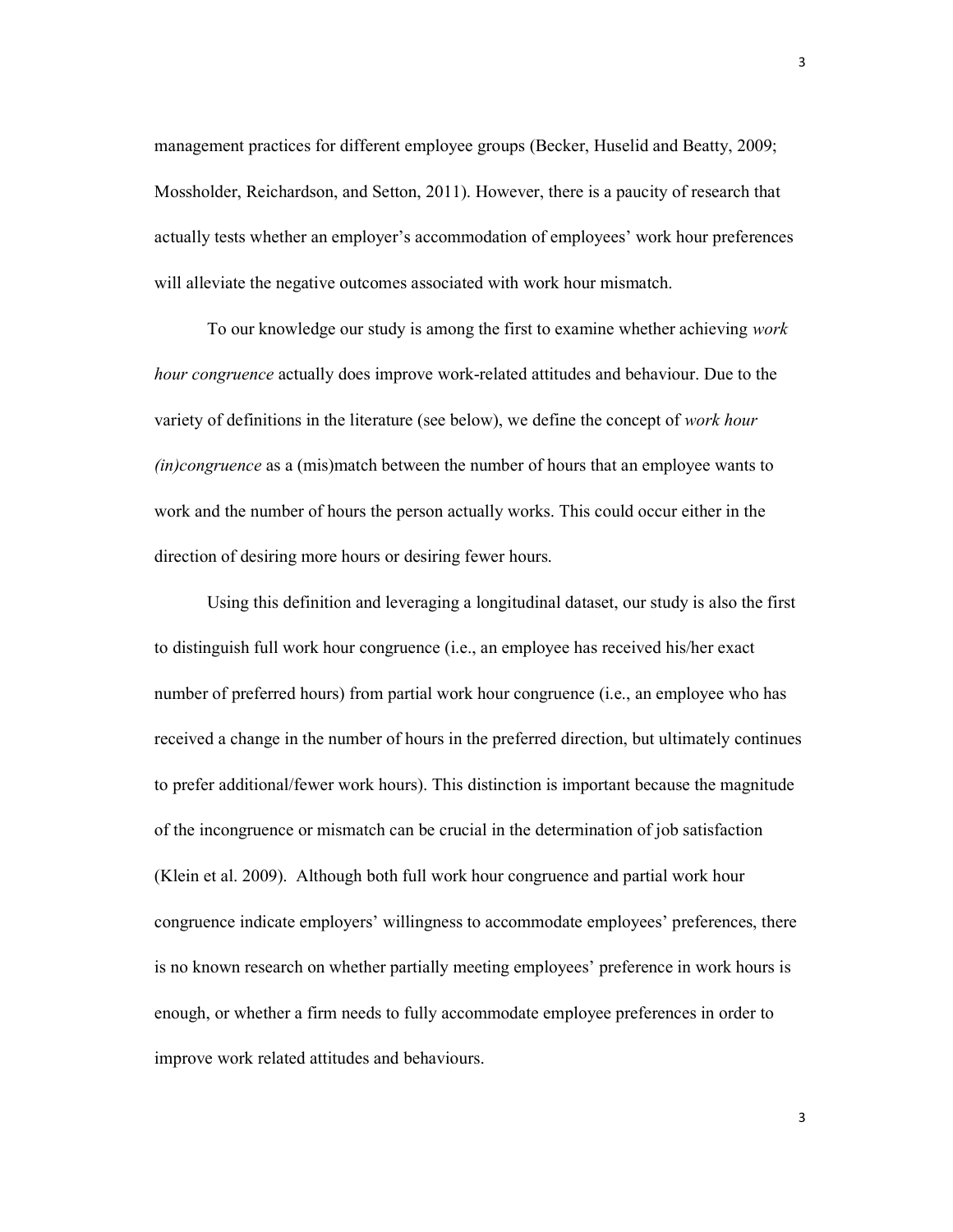Additionally, the previous research on workplace differentiation in human resource management has primarily focused on demographic variables, tenure, occupation, and geography (Tsui, Pearce, Porter, and Tripoli, 1997; Becker et al., 2009). Few studies have differentiated employees according to their work hour preferences (Wooden, Warren, and Drago, 2009). However, the underlying social and structural rationale for seeking different work hours is essential to understanding employees' attitudes and behaviours. For instance, Greenhaus and Beutell (1985) and Frone, Russell, and Cooper (1992) found that employees experience work-family conflicts when they do not have time to spend with their families. This conflict subsequently has a negative impact on their life satisfaction, but not job satisfaction (Wooden et al., 2009). Yet, others have found that when employees could not work sufficient hours to achieve financial stability, they experienced reduced job satisfaction (McKee-Ryan and Harvey, 2011). These examples highlight the importance of differentiating employees according to whether they would like to work more or fewer hours.

In sum, this study tests three research questions: 1) Does employer accommodation of employee work hour preferences impact job attitudes and behaviours such as job satisfaction and absenteeism? 2) Does the effect of accommodation on job satisfaction and absenteeism differ according to whether the employee achieves full congruence or partial congruence in hours? 3) Does the effect of accommodation on job satisfaction and absenteeism differ according to whether more or fewer hours were desired? In answering these questions this study attempts to provide empirical evidence for a personalized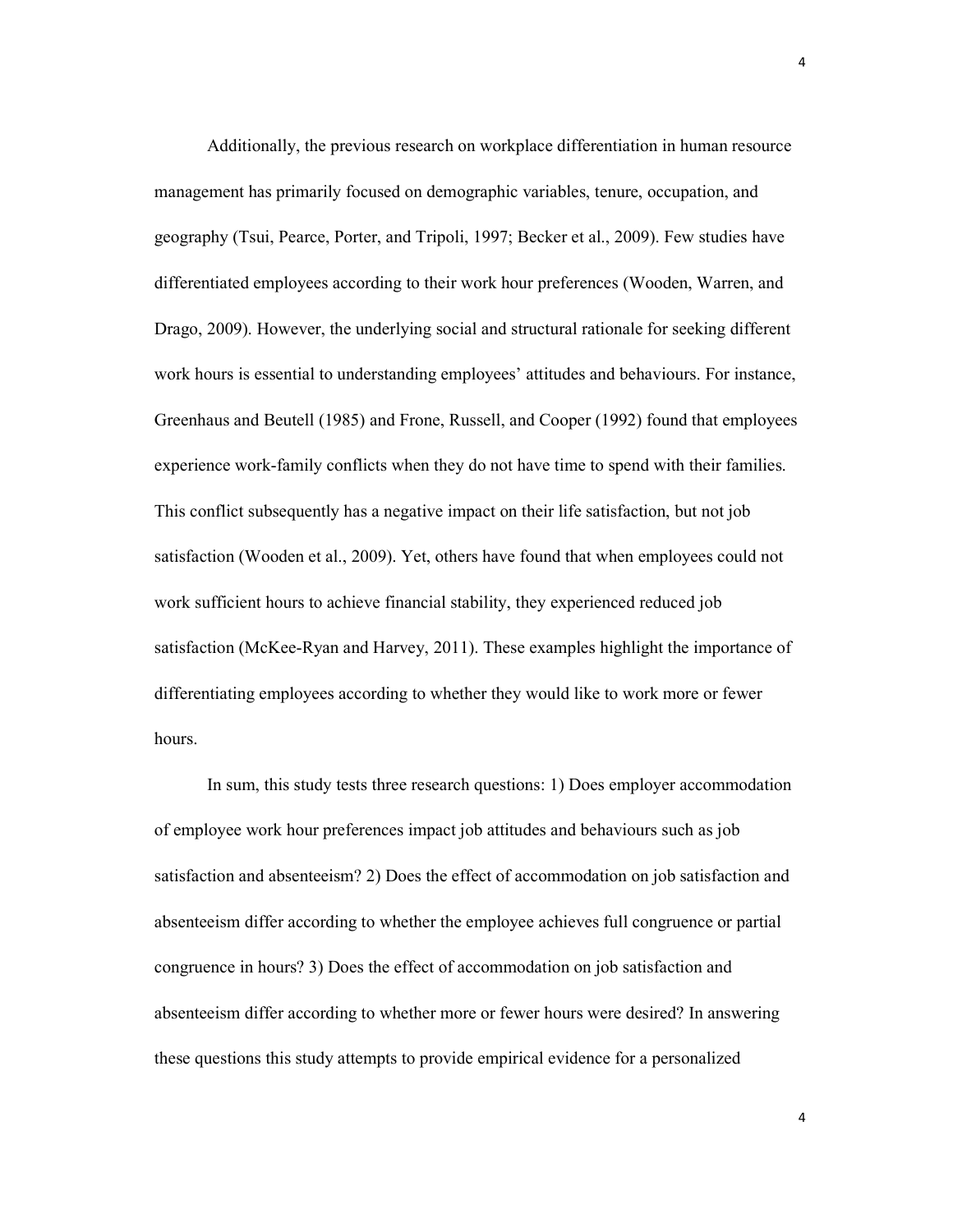management approach as advocated in the strategic human resource management literature and/or greater involvement of employees in workplace decision-making (Livingstone, 2009; Osterman, 2010).

 In what follows, we first present discrepancy theory and social exchange theory as applicable theoretical perspectives. We use these theories to demonstrate the mechanism through which work hour congruence may relate to job attitudes and behaviours. We next provide an explanation of our longitudinal data and methods before presenting the results and a discussion of our findings and conclusions, including their limitations and areas for future research.

# Theories and Hypotheses

Work hour congruence and employee outcomes: The concept of mismatch between hours desired and hours worked has many names. This represents disciplinary norms as well as unique operationalization of the variables. For instance, in management literature the mismatch is part of work status incongruence (Morrow, McElroy and Elliott, 1994; Holtom et al., 2002; Loughlin and Murray, 2013). The economics literature refers to work hour constraints and considers demand side and supply side factors that could dictate work hour preferences and realities (Kahn and Lang, 1995; Sousa-Poza and Henneberger, 2002). Sociological literature employs the terms under and overemployment to discuss a range of job-related mismatches of which temporal or time-based mismatch is one (Kalleberg, 2008; Livingstone, 2009). Underemployment is working fewer hours than desired and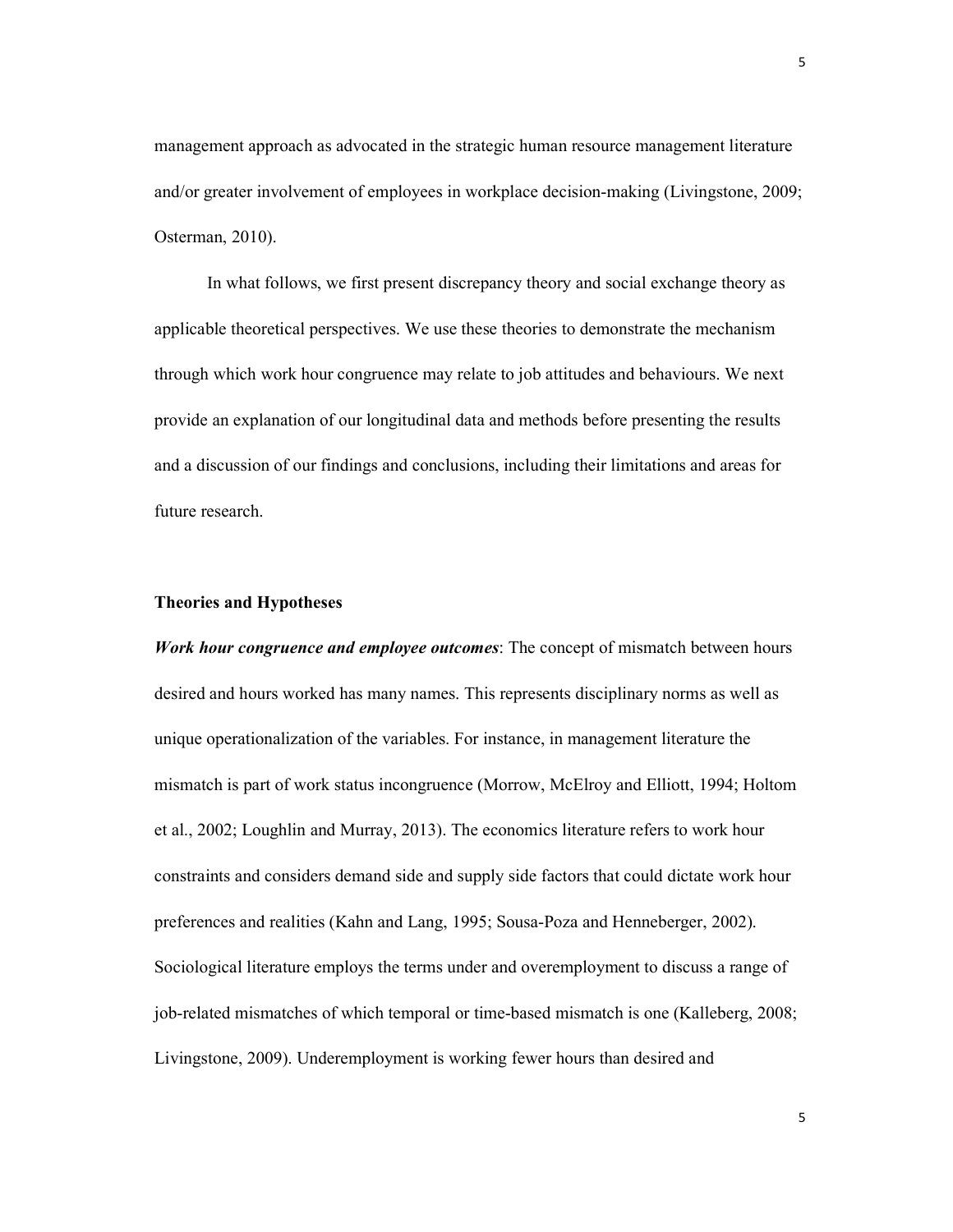overemployment is working more hours than desired (Weststar, 2011). Related terms such as work hour match (Reynolds, 2003; Drago, Tseng and Wooden, 2005) and work hour preferences (Böheim and Taylor, 2004; Campbell and van Wanrooy, 2013) have also been used.

To avoid confusion and to highlight our unique contribution in using a precise count of the number of hours desired and worked (as opposed to job/employment status), we defined work hour *(in)congruence* as a *(mis)match between the hours desired and the hours* actually worked. Regarding incongruence, we differentiate between those who would prefer to work more hours (underemployment) and those who would prefer to work fewer hours (overemployment).

The literature has shown that work hour mismatch is related to negative employee attitudes and behaviours. For instance, Krausz, Sagie, and Bidermann (2000) found that work schedule and hours mismatch impacted job satisfaction, organizational commitment, burnout, and the intention to quit. Galinsky, Kim, and Bond (2001) found that employees who worked more hours than they desired felt angry toward their employers and co-workers and were more likely to look for other jobs. Other studies have linked hours incongruence to decreased citizenship behaviour, lower job and life satisfaction, unhealthy family relationships (Golden and Wiens-Tuers. 2006; Wooden et al., 2009), and increased turnover and labour market exit (Böheim and Taylor, 2004). Work hours match has been linked to positive job satisfaction, employee retention, in-role and extra-role performance,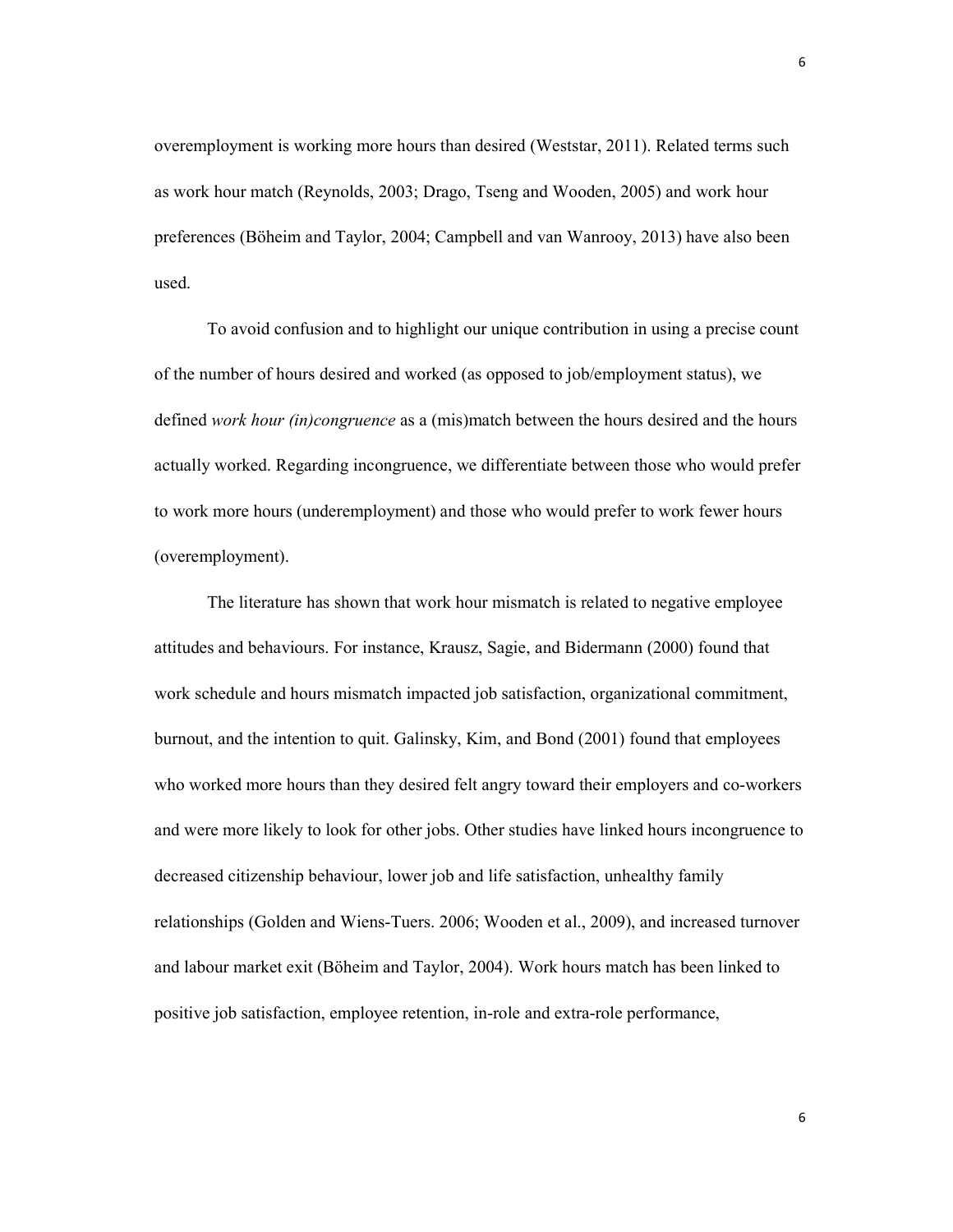organizational commitment, and higher levels of psychological well-being (Holtom et al., 2002; Burke, 2004; Carr, Gregory and Harris, 2010).

Despite these findings, few studies have used an overarching theory to explain or predict the consequences of work hour (in)congruence. Most focus on describing the nature and cause of incongruence or measuring its empirical effect. Following Holtom et al. (2002), this paper employs both discrepancy theory and social exchange theory as explanatory mechanisms for the observed consequences of work hour incongruence and as predictors for the consequences of moving from an incongruent to a congruent state.

**Discrepancy theory:** Discrepancy theory indicates that positive work outcomes result from fewer discrepancies between the desires of an employee and the job requirements expected of that employee (Locke 1969; Lawler 1973). Researchers have found that discrepancy in various job facets such as pay, communication, and work status (including work hours) are related to job dissatisfaction (Rice, Phillips, and McFarlin, 1990; Burke and Greenglass, 2000). In addition, studies have found that a discrepancy between what employees expect and what they experience impacts employee commitment, turnover and intention to leave (Abraham, 1999; Jiang and Klein, 2002). Rice et al. (1990) found that employees were most satisfied with the job facet where they experienced the smallest discrepancies between what they desired and what they obtained.

In the context of work hours, the discrepancy occurs between the number of hours that employees wish to work and the number of hours they are required to work. There has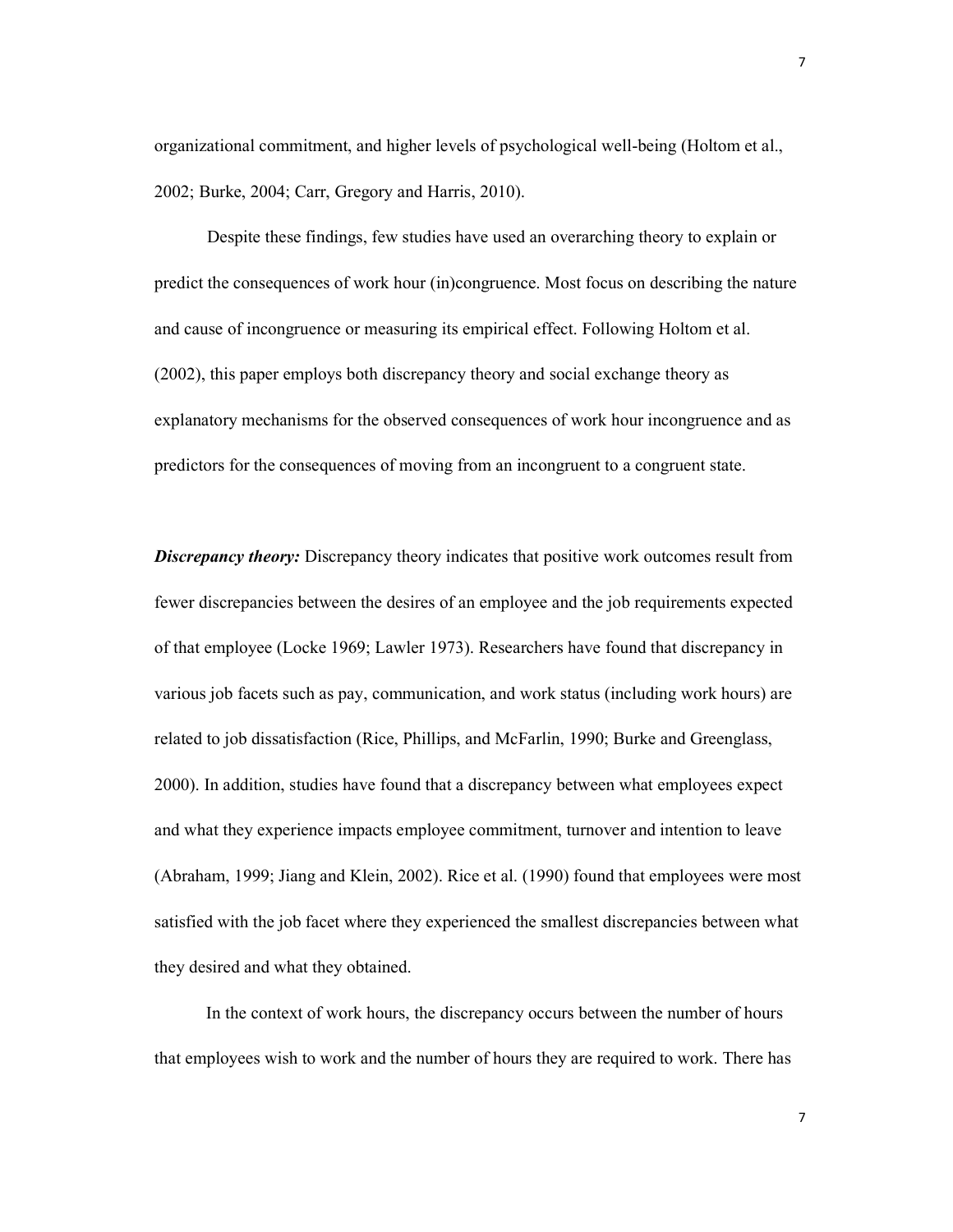been limited application of discrepancy theory to the consequence of work hour discrepancy (Holtom et al., 2002). However, following the application to other work attitudes and behaviours, discrepancy theory would predict a relationship between positive work outcomes and achieved congruence between desired and required work hours. Employees whose employers offer exactly the number of hours that employees desire to work (full work hour congruence) should demonstrate the highest level of positive work outcomes compared with other employees, ceteris paribas.

Based on this theoretical analysis and the above mentioned empirical evidence, we predict that:

| Hypothesis 1a:        | Employees who achieve full work hour congruence will report a<br>higher level of job satisfaction than employees who achieve no work<br>hour congruence or only partial work hour congruence. |
|-----------------------|-----------------------------------------------------------------------------------------------------------------------------------------------------------------------------------------------|
| <i>Hypothesis 1b:</i> | Employees who achieve full work hour congruence will report a<br>lower level of absenteeism than employees who achieve no work hour<br>congruence or only partial work hour congruence.       |

While discrepancy theory predicts that full work hour congruence will have a positive effect on employee outcomes, the predictions for partial work hour congruence are less clear. Therefore, we introduce social exchange theory (Blau, 1964) to propose that partially meeting employees' preference can also have a positive impact on employees' attitudes and behaviours.

Social exchange theory: Under social exchange theory people view their social interactions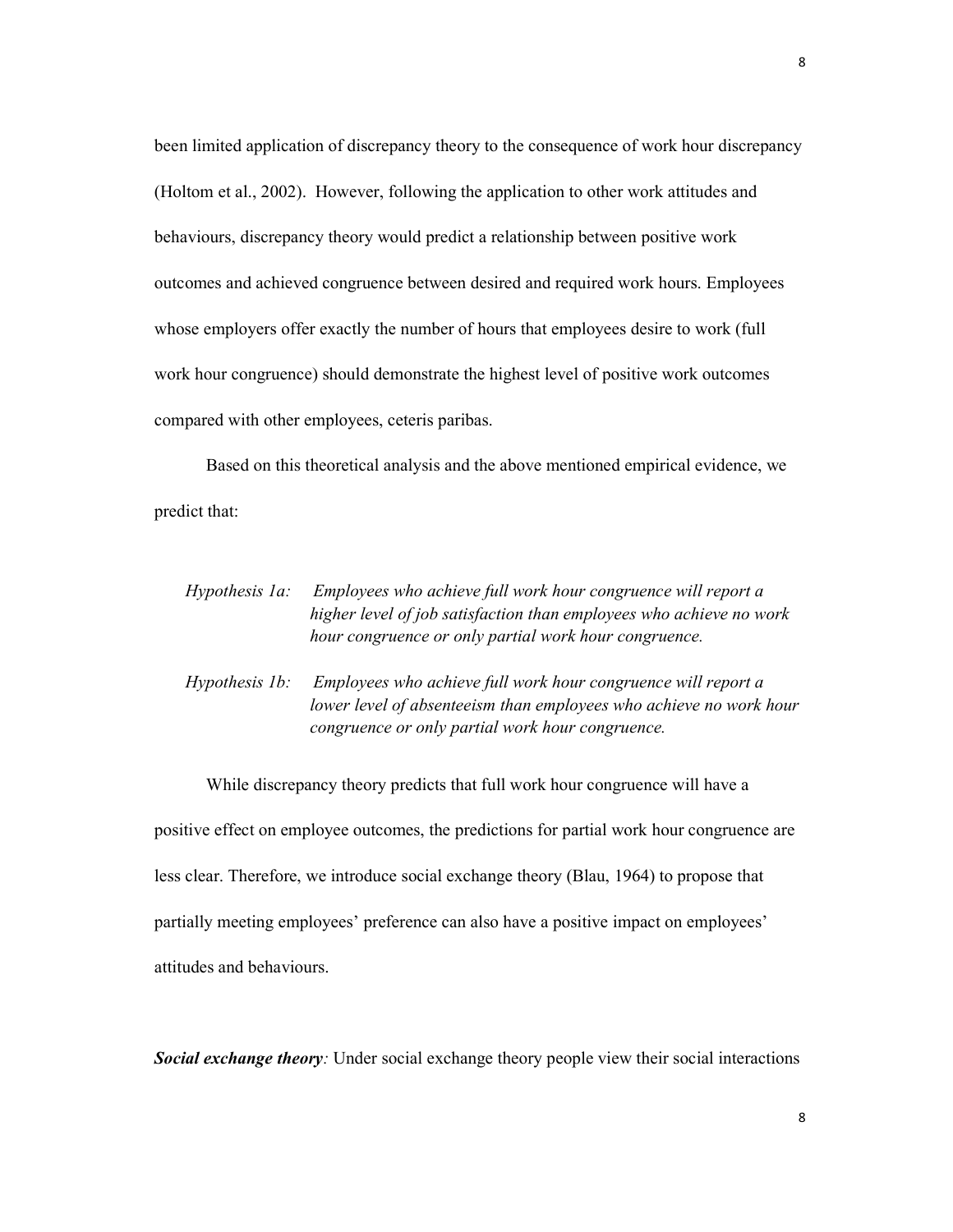as economic exchanges in which they seek fairness between what they give to others (or the firm) and what they receive in return (Blau, 1964). An employee exchanges effort in the workplace in return for something of value from his/her employer. This value item could be monetary compensation (Eisenberger, Huntington, Hutchison and Sowa, 1986), but also includes intrinsic rewards such as feeling recognized and cared for. Empirical evidence shows that human resources practices can produce value and initiate a positive social exchange between employers and employees. These practices include attractive compensation (Kehoe and Wright, 2013), investment in training (Koster, de Grip and Fouarge, 2011), family-friendly practices (Muse, Harris, Giles and Field, 2008; Wood and de Menezes, 2011 ), and high performance work systems (Chang and Chen, 2011).

Social exchange theory further suggests that these practices are likely to cause employees to perceive that their exchange relationship with the organization is characterized by a supportive environment because they signal employers' willingness to invest in employee skills, their effort towards achieving work-life balance, and to provide fair and attractive rewards for performance. In return, employees are likely to feel an obligation to the employer and exhibit affective attitudes and behaviours to help the organization to achieve its business goals. These attitudes and behaviours include job satisfaction, affective commitment, reduced absenteeism, employee retention, as well as in-role and extra-role performance (Sahibzada, Hammer, Neal and Kuang, 2005; Kehoe and Wright, 2013).

Among the numerous practices that may signal an employer's support and care, Shore and Shore (1995) found that improving job conditions is the most crucial.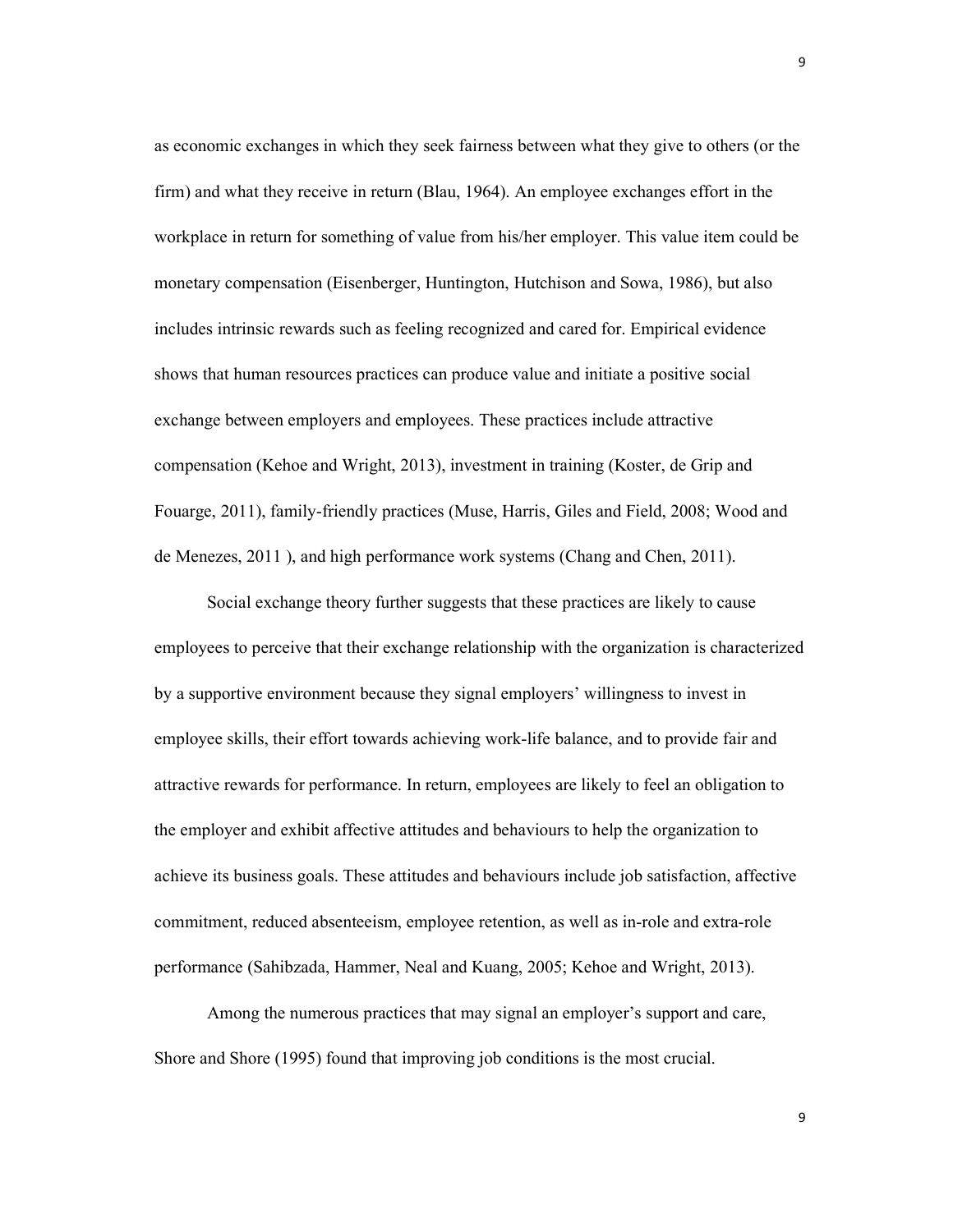Specifically, they found that the environmental demands of a job, including time demands, led to a decrease in perceived organizational support. Thus, we argue that employer accommodations with regard to work hours will improve job conditions for individual employees and help develop employee perceptions of employer supportiveness. Employees will reciprocate through the development of an affective attitude towards the organization which may be expressed through an increase in job satisfaction and presence at the workplace (Witt, 1991; Wayne, Shore and Liden, 1997).

We propose that this social exchange will hold even when employers do not completely satisfy the optimal preferences of the employees, but do accommodate some in the desired direction. This is because the partial accommodation will still be perceived by employees as a signal of employer support and will spark reciprocation. In other words, full work hour congruence may not be a necessary condition to increase work attitudes and behaviours; instead, partial work hour congruence may be sufficient. This is important because it is often difficult for employers to offer full work hour congruence given the operational constraints faced by any organization.

While discrepancy theory and social exchange theory provide a broad supporting theoretical framework with regard to work hour congruence, we make an additional theoretical contribution by differentiating between individuals who desire more hours and those who desire fewer hours. There are differences in the reasons for seeking more hours and the reasons for seeking less. For instance, a primary reason for working additional hours is to increase income or improve work status (Wilkins, 2007), while a primary reason to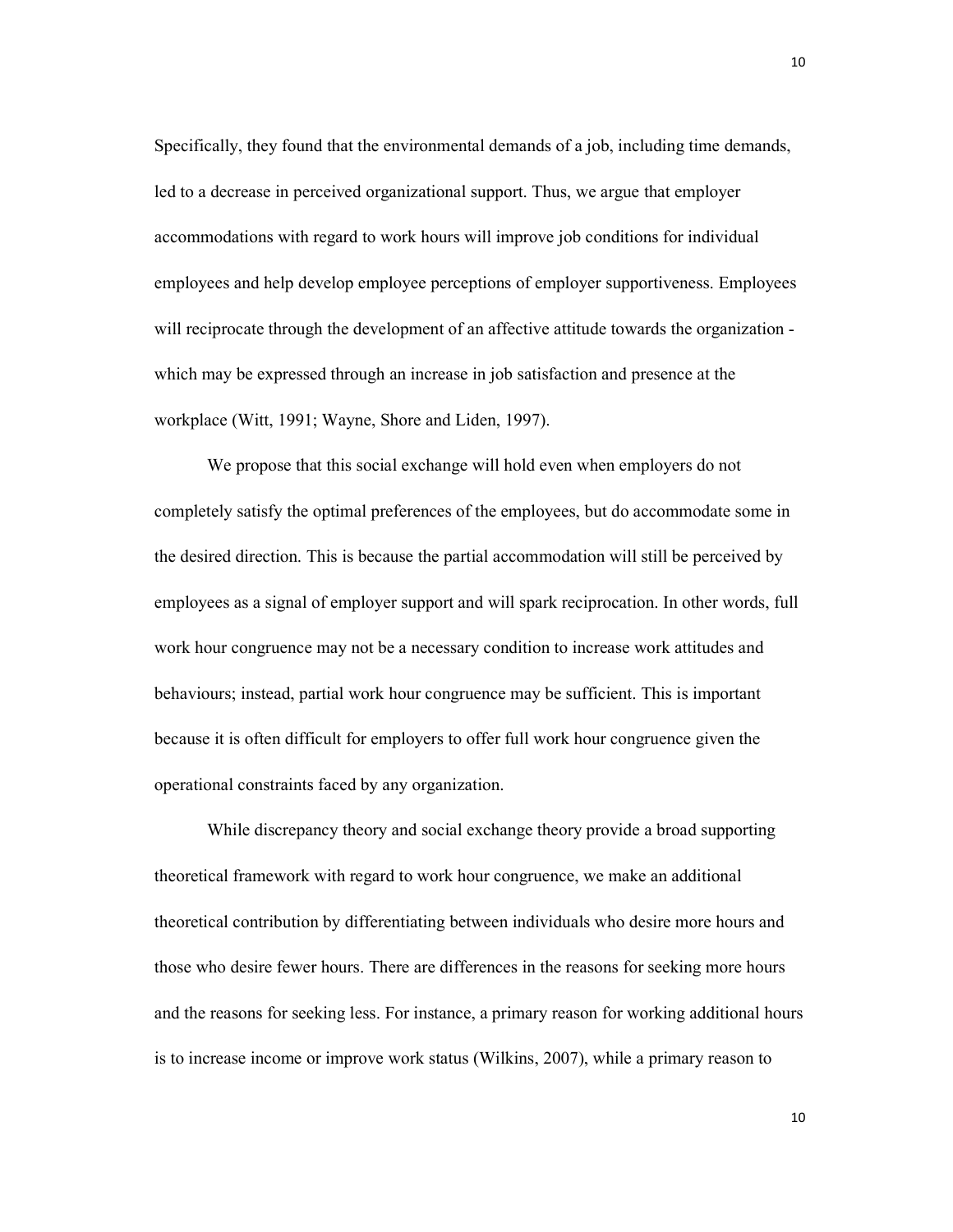work fewer hours is burnout or work-life conflict (Golden, 2006; Weststar, 2011). Due to these differing goals, motivations, and expectations, it follows that people who wish to work more hours may exhibit different workplace attitudes and behaviours as a result of their mismatch than people who wish to work fewer hours.

We therefore predict that achieving partial work hour congruence may positively impact attitudes and behaviours for employees who want extra hours, but not for employees who want fewer hours. We make this prediction because, at least to some extent, any increase in hours immediately achieves an increase in salary, which is often a primary motivation for working more hours. As well, a longitudinal study by Reynolds and Aletraris (2010) found that a reduced gap in the desired hours for part-timers seeking to work additional hours was related to fewer turnovers and more committed behaviour.

The immediacy of this effect is not as clear with partial congruence for people who wish to work fewer hours. Employees, particularly women, often work fewer hours when they are burdened by work-life conflicts and competing demands (Barrett and Doiron, 2001; Blair-Loy, 2003; Gash, 2008). Achieving full work hour congruence means that employees' work hours are now manageable in the face of competing demands. However, if only partial work hour congruence is achieved, work-life conflicts may persist because the employee's hours are still excessive relative to their needs. As well, people who work slightly reduced or temporarily reduced hours often experience similar workloads as people with longer hours (Lee and McCann, 2006). If the employee's hours are not sufficiently reduced, the risk of job creep is larger. Therefore, although the employee may experience the need to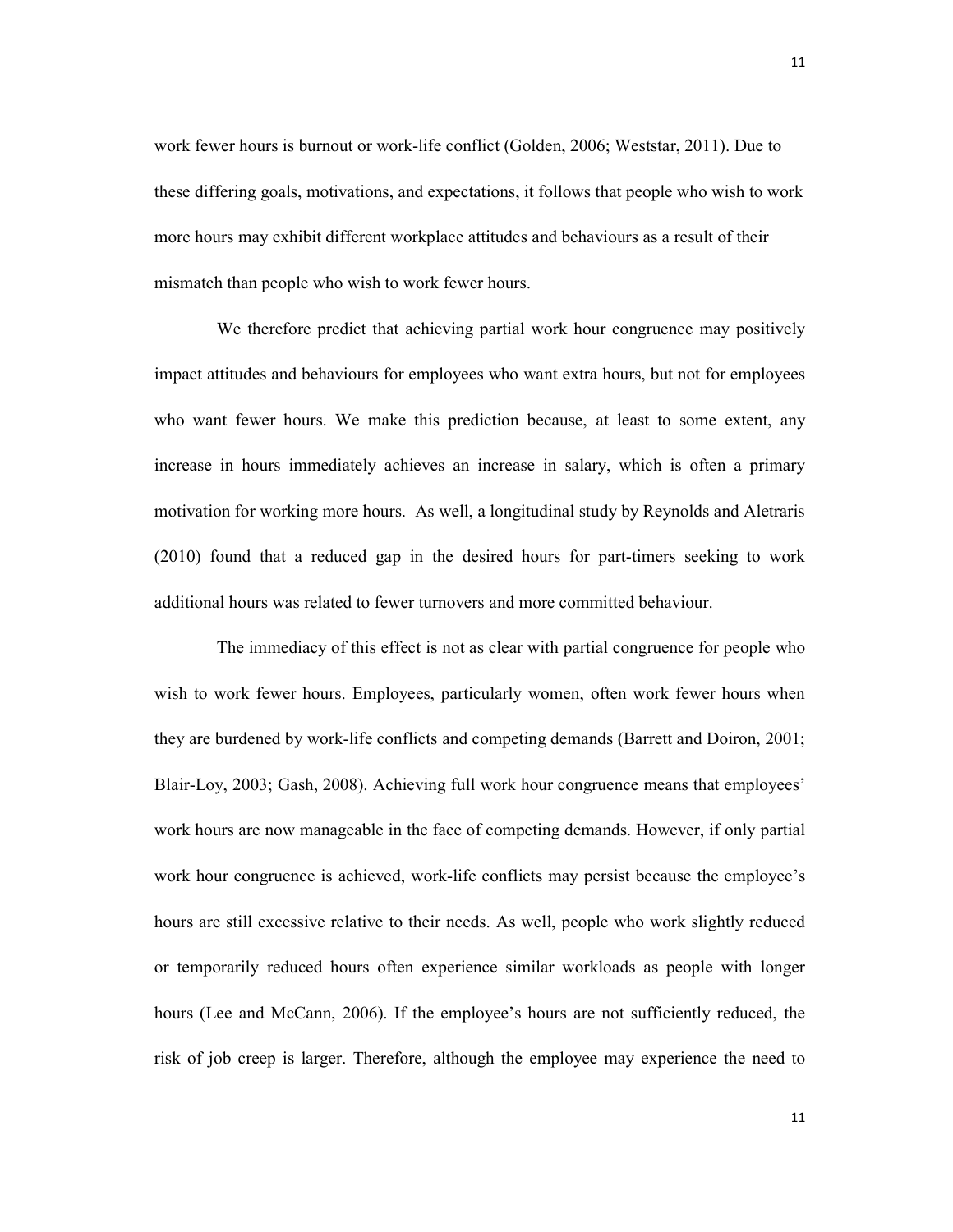reciprocate the employers' care for them, because the underlying problem was not sufficiently resolved, partial work hour congruence may not achieve positive work attitudes or behaviours in these employees.

Based on the reasoning above, the following additional hypotheses are offered:

- Hypothesis 2a: Employees who desire to work more hours and achieve partial work hour congruence will report a higher level of job satisfaction than employees in the same sub-group who achieve no work hour congruence.
- Hypothesis 2b: Employees who desire to work more hours and achieve partial work hour congruence will report a lower level of paid absenteeism than employees in the same sub-group who achieve no work hour congruence.
- Hypothesis 3a: Employees who desire to work fewer hours and achieve partial work hour congruence will report similar levels of job satisfaction as employees in the same sub-group who achieve no work hour congruence.
- Hypothesis 3b: Employees who desire fewer hours and achieve partial work hour congruence will report similar levels of paid absenteeism as employees in the same sub-group who achieve no work hour congruence.

### Method

# Data

The impact of full and partial work hour congruence on job satisfaction and absenteeism is examined using an employee sample of the 1999-2005 Workplace and Employee Survey (WES) dataset. WES is a unique Canadian dataset that is highly suited to our study because it contains precise measures of desired and actual work hours, is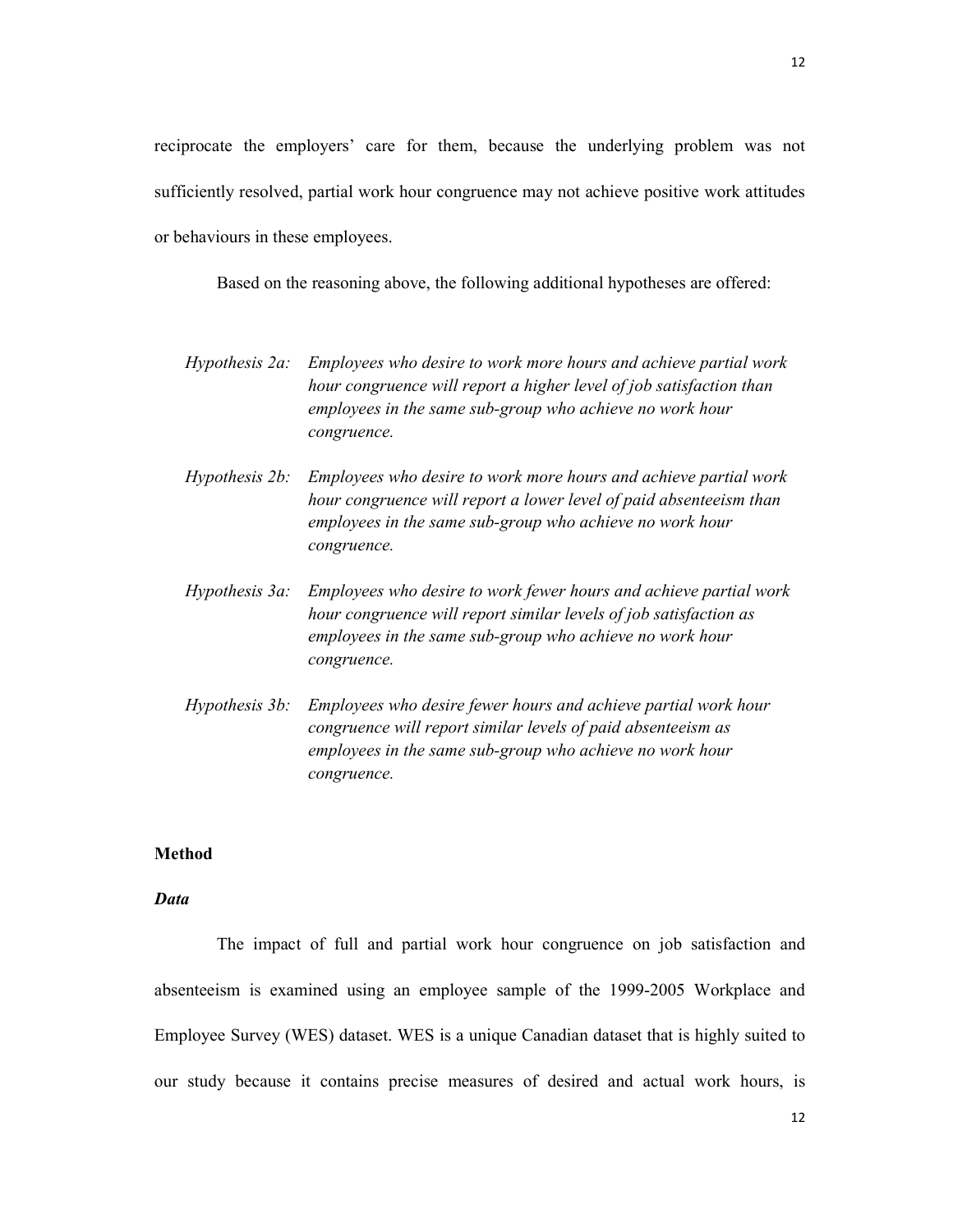longitudinal, and is large with high external validity. As such, we respond to calls for improved representations of work hour congruence (Campbell and van Wanrooy, 2013). The WES was collected by Statistics Canada through an initial face-to-face interview and subsequent telephone and paper interviews. A representative sample of firms to be included in the survey was initially chosen from the Business Register (a census of all firms operating in Canada). The chief executive officer (or similar top management official) of each firm was asked firm-specific questions on a yearly basis. For each sampled firm in the WES, as many as 24 employees were interviewed to provide sufficient intra-firm variance. Employees were asked employee-specific questions related to their jobs and the practices within the firm. The same employees were surveyed for two consecutive years and then new employees within the same firm were selected to continue with similar survey questions. Hence, by using the employee portion of this survey, we obtain access to a longitudinal sample of two years with beginning dates of 1999, 2001, and 2003. Because of careful sampling (Statistics Canada, 2002), this dataset is highly representative of the Canadian population and can be generalized to similar liberal market democracies such as the US, the UK, and Australia.

The sample size of the WES varies from year to year, ranging from 16,804 to 23,540 observations per year. We restricted the sample size in several ways. First, to take advantage of the two-year longitudinal nature of the dataset, we dropped those observations that did not have a valid response to the survey for both years. These incidents of missing data were mainly linked to non-response or a departure from the company; no pattern of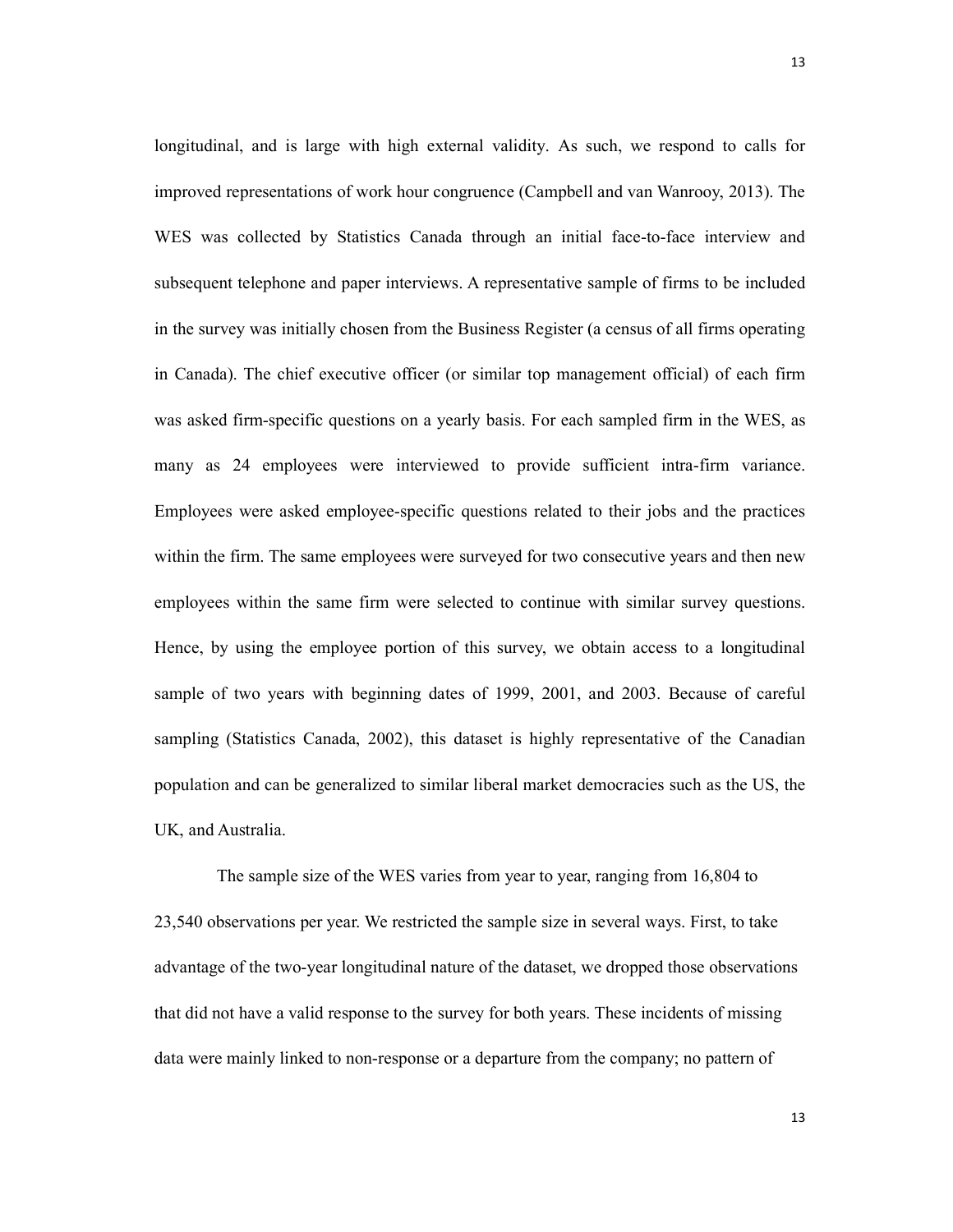non-response was observed. Second, we dropped the observations of employees who were interviewed for the first time in 2005 because there was no longitudinal component for these individuals. Third, we dropped all observations that had missing or non-valid responses for our key measures in either year one or year two. This situation occurred for less than one percent of the sample. Lastly, we excluded individuals who were happy with their hours of work in Time 1. That is, we only included individuals who indicated work hour incongruence in Time 1 in that they wanted to work more or fewer hours than they were scheduled to work. This approach resulted in a final sample size of 12,421 individuals; 8,406 sought to work additional hours and the remaining 4,015 sought to work fewer hours.

# Measures

The key independent variable in this study is work hour congruence. The dependent variables are job satisfaction and paid absenteeism.

**Independent variable:** Work Hour Congruence. We operationalized work hour congruence as a 3x2 matrix that reflects the level of congruence and also whether additional or fewer hours are desired. First, we used the survey question at Time 1 that asked, "Given your rate of pay, would you rather work the same number of hours, fewer hours or more hours?" This response determined the employee's preference at Time 1 for working the same, fewer or more hours. As indicated above, individuals who reported work hour congruence at Time 1 were dropped from the sample. This left the following two groups: those who desired more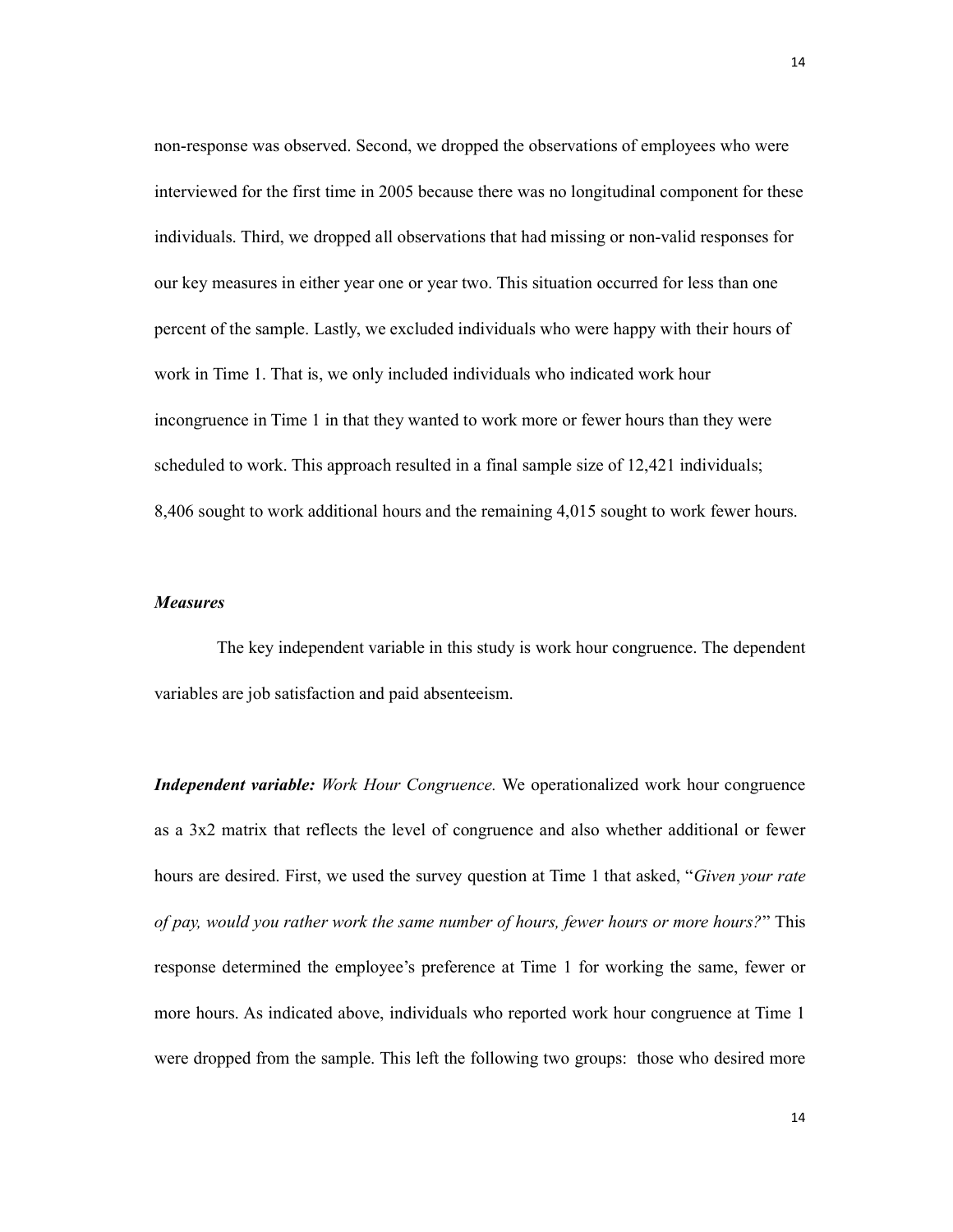hours and those who desired fewer hours. For each of these groups we turned to the survey questions that asked individuals to report the actual number of hours that they desired to work and that asked employees the number of hours they actually work. These data points were captured at Time 1. Taking advantage of the longitudinal nature of the survey, we then examined the actual number of hours worked (including overtime) by the individual one year later in Time 2. We compared these measures and defined the six groups outlined in Table 1. The result is two sets of three-level categorical variables. These variables were coded as 1-0 dummies with 1 signifying that the criterion of inclusion had been met.

Insert Table 1 about here

-------------------------------------------------

----------------------------------------------

**Dependent variables and longitudinal approach.** The first dependent variable of interest is a single-item measure of job satisfaction: "Considering all aspects of this job, how satisfied are you with the job?" on a scale of 1 (very dissatisfied) to 5 (very satisfied). Limitations of the survey prevented us from collecting a multi-item measure. However, research has indicated that single-item measures of job satisfaction can capture the construct as well as scalar measures (Wanous, Reichers and Hudy, 1997). We subtract the job satisfaction score at Time 1 from the score at Time 2. Negative scores (-4 to -1) denote a decrease in job satisfaction, positive scores (1 to 4) denote an increase in job satisfaction, and a score of zero denotes no change.

The second dependent variable of interest is paid absenteeism. In this constructed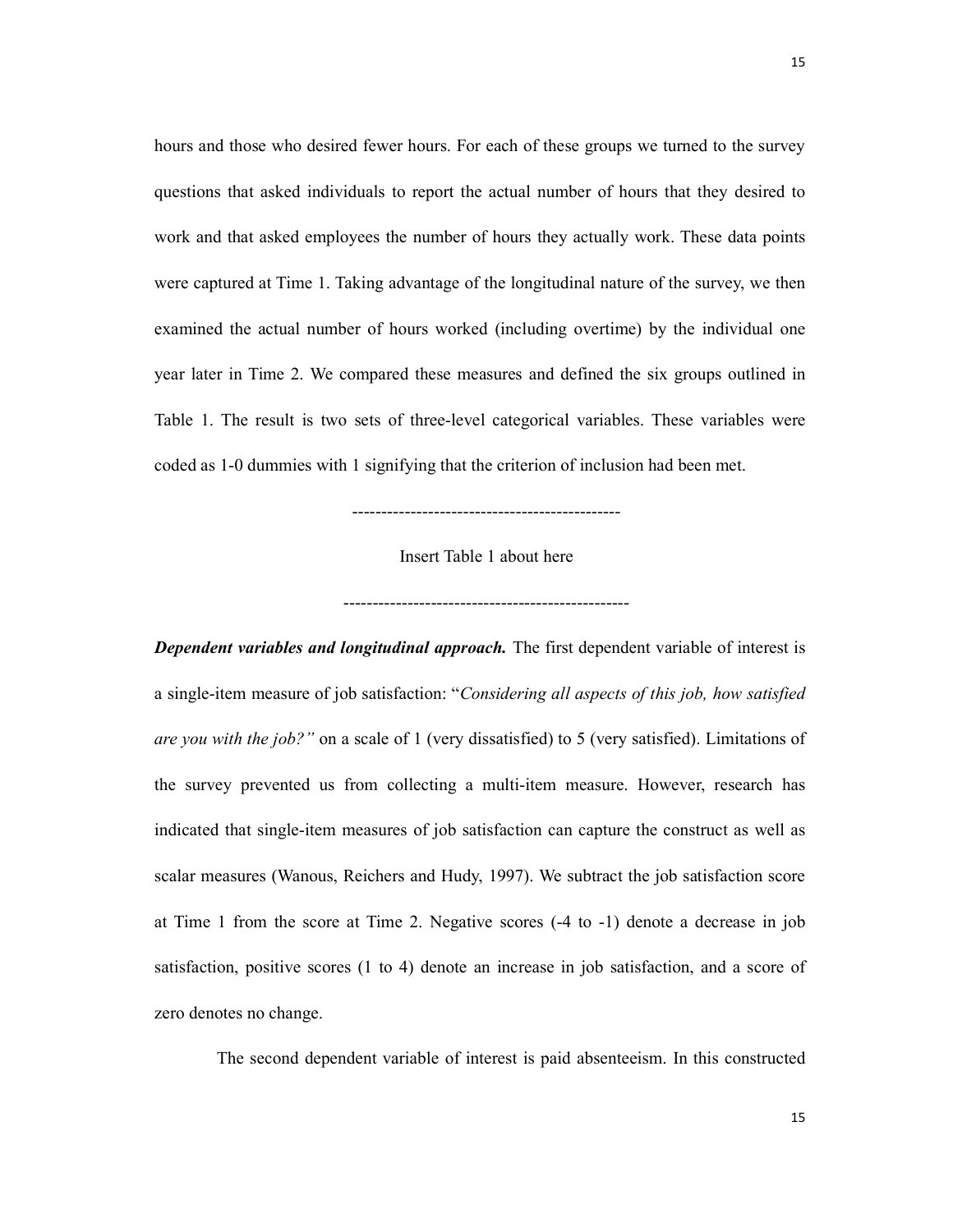measure, the responses of two "leave" questions were added to arrive at a total count of the number of paid absences taken by an employee in the given year. The questions include the following: "In the past 12 months/since you started this job, how many days of paid vacation leave have you taken?" and "In the past 12 months/since you have started this job, how many days of paid sick leave have you taken?" This count of paid absences was constructed at both Time 1 and Time 2. As with the job satisfaction variable, we then calculated the change in paid absences by subtracting the score for Time 1 from that of Time 2. Therefore, a negative score denotes a decrease in paid absences, a positive score denotes an increase in paid absences, and a zero score denotes no change in the number of paid absences taken from one year to the next.

In both of these cases, we apply the momentum approach (Chen, Ployhart, Thomas, Anderson and Bliese, 2011), which examines the change in the dependent variables. This approach better ensures that the results generated in our regression analysis accurately account for an effect because of full or partial work hour congruence and not because of a difference in individual preference. This method of constructing the dependent variables with longitudinal data accounts for unobserved heterogeneity and effects that might otherwise influence our results and also provides a more precise estimate of the true impact of work hour congruence on job satisfaction and absenteeism.

Control variables: Individual characteristics. Due to limitations in the dataset, the control variables we use are far from exhaustive; however, the use of the momentum approach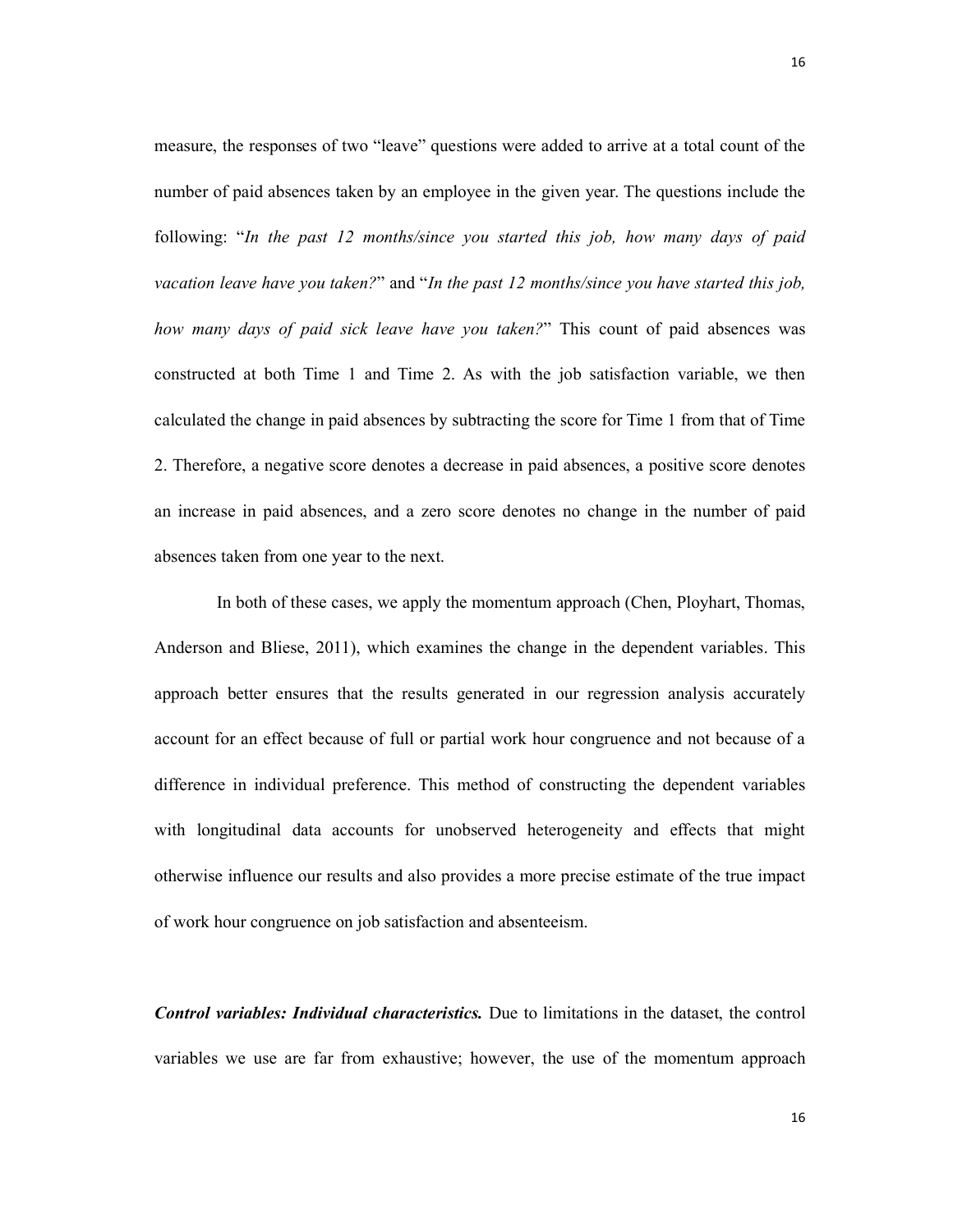discussed above reduces the likelihood of significant effects regarding control variables. For example, Bockerman and Ilmakunnas (2009) demonstrate a negative correlation between job satisfaction and working conditions such as harm and hazard, which we are unable to control for using this dataset. However, in using the momentum variable which controls for the dependent variable in the first period, any other control variables that we are unable to measure can be accounted for to the extent that these variables are correlated with the dependent variable in the first period and have remained constant over the two periods. Despite this consideration, we include several individual characteristics that are used to control for the heterogeneity that exists in this sample: age, sex, marital status (coded as a dummy variable where  $1$  = people who are married, including common law marriage), dependent children (coded as a dummy where  $1 =$  the existence of dependent children) and immigrant status. We include the human capital variables of job tenure (in years) and work experience ("Considering all jobs you have held, how many years of full-time working experience do you have?"). We include the firm-specific variables of union status, change in hourly wage from Time 1 to Time 2, and six dummies defined by the WES for the occupational group (1=manager; 2=professional; 3=trades; 4=market sales; 5=administration; 6=production). All of these variables are likely to influence an individual's job satisfaction and the number of paid absences taken (Steers and Rhodes, 1978; Price, 1995), although it is not completely intuitive or apparent that they would influence the change in job satisfaction or absenteeism over time. Regarding sex specifically, we observe no differences in the dataset for preferences to work more or less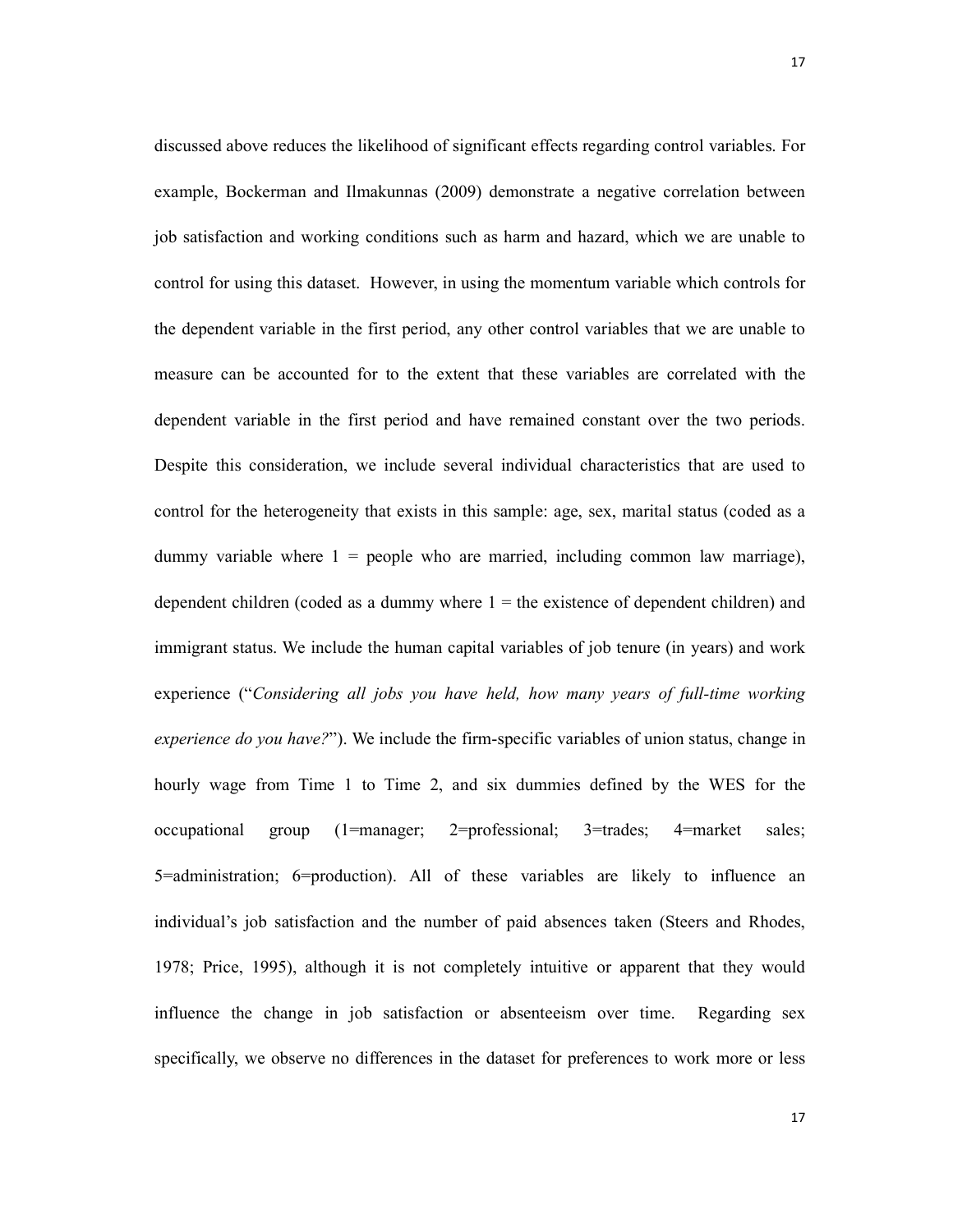hours; men and women each make up about half of each sub-group (see Tables 2 and 3).

#### Estimation strategy

As indicated above, we divided our sample into two groups according to their preference for work hours in Time 1. One group wished to work more hours than they were working in Time 1 and the other group wished to work fewer hours than they were working in Time 1. Therefore, our estimation strategy involved running an OLS regression for each of our dependent variables for each of the work hour preference groups (see Table 4). Regressions 1 and 2 estimate the relationship between the change in job satisfaction and work hour congruence for the 'prefer more hours' group and the 'prefer fewer hours' group, respectively. Regressions 3 and 4 repeat this approach using the change in paid absences as the dependent variable. All regressions use 'no work hour congruence' as the omitted reference category and include the full range of control variables.

The particular nature of the WES data requires additional steps in the estimation procedure. First, because the WES data were collected using a stratified sampling design, it is important to incorporate sampling weights and strata parameters in the data analyses (Särndal, Swensson and Wretman, 1992). Specific survey weights based on the robust sampling methodology were provided by Statistics Canada and are applied in each regression to ensure the quality of the estimates and accurate, unbiased conclusions from the results. Second, the nature of the linked survey (employees embedded within firms) indicates that employees studied in this research might be interrelated at the firm level. That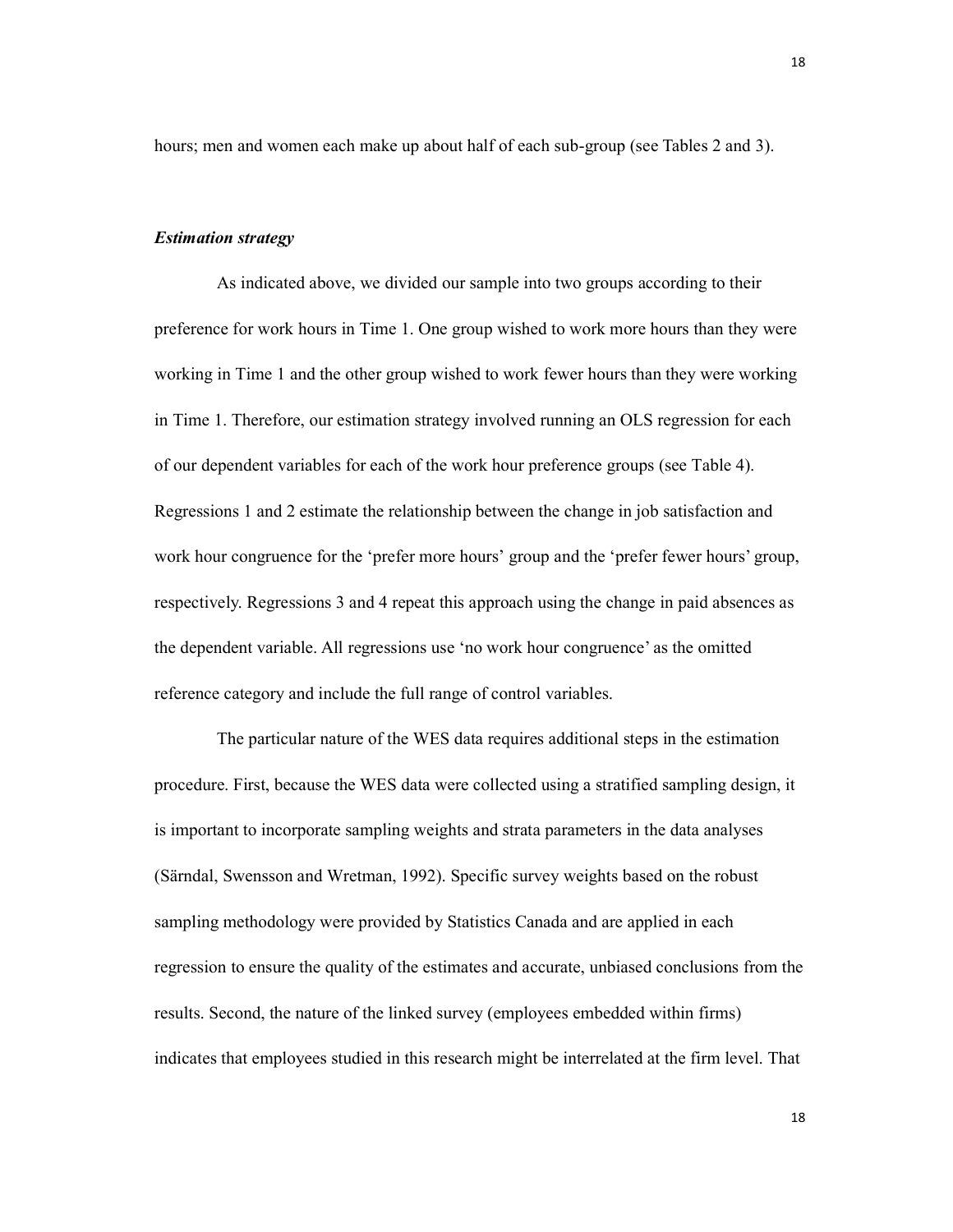is, employees in the same company may be similar to each other because they may be influenced by the same company practices and culture. To account for the bias associated with any dependence among observations that occurs in cluster data, we use clustered standard errors in all regressions.

### Results

1

The institutional features of Canada documented in our data from 1999 to 2005 mirror the work hour trends over the past three decades. The incidence of part-time (11.1%) and full-time (49.4%) employment in 1999 have increased to 11.5% and 50.0% respectively<sup>1</sup>. For individuals employed in Canada during this period, the average number of hours worked (37.7 hours) in 1999 had decreased to 37.2 hours in  $2005^2$ . In this context, we examine the descriptive statistics in Table 2 for employees who seek to work additional hours and in Table 3 for employees who seek to work fewer hours. The majority of the sample (68%) had a desire to work more hours at Time 1 as opposed to fewer hours. However, the respondents' firms provided a limited response to this desire. Of this group only 14 percent achieved full congruence at Time 2. Approximately one-quarter achieved partial congruence, whereas 59 percent achieved no congruence and worked the same hours

 $1$  Statistics Canada. Table 282-0002 - Labour force survey estimates (LFS), by sex and detailed age group, annual (persons unless otherwise noted), CANSIM (database).

 $2$  Statistics Canada. Table 282-0028 - Labour force survey estimates (LFS), by total and average usual and actual hours worked, main or all jobs, type of work, sex and age group, annual (hours), CANSIM (database).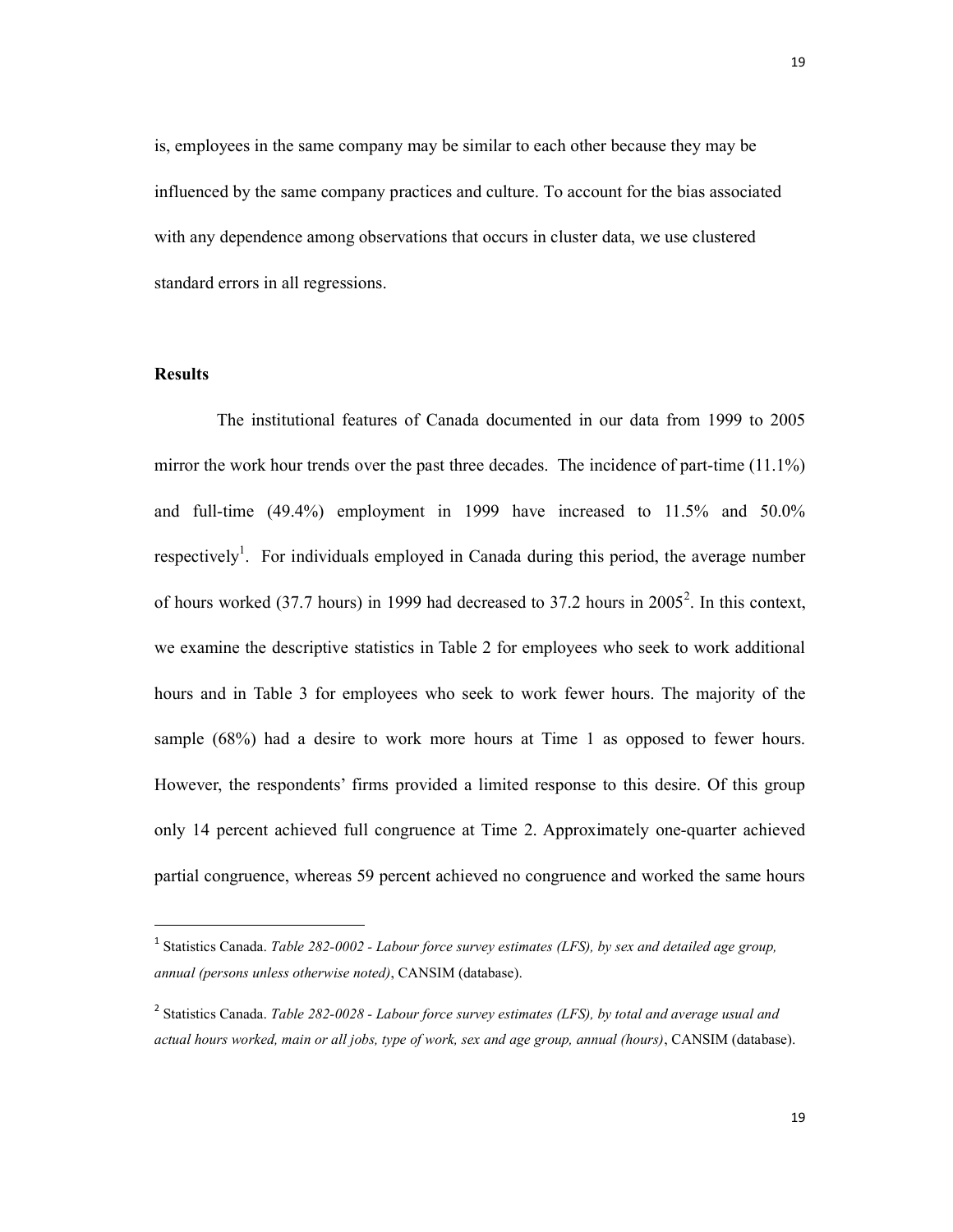in Time 1 as Time 2. The pattern of organizational response with regard to employees who wanted to work fewer hours at Time 1 is slightly worse. Less than ten percent achieved full congruence at Time 2, while approximately 22 percent achieved partial congruence, and 68 percent experienced no congruence. The means for the control variables in the sample are representative of a typical middle-age employee within a firm. Three-quarters are married or live with their common-law partner and 54 percent have at least one dependent child at home.

Insert Table 2, Table 3 about here

----------------------------------------------

-------------------------------------------------

The regression results for the impact of work hour congruence on both change in job satisfaction and change in paid absenteeism are in Table 4. The first two columns show the results for work hour congruence and change in job satisfaction. The results show a positive and statistically significant relationship between full congruence and change in job satisfaction for those individuals who want to work additional hours ( $\beta = 0.18$ ,  $p < 0.013$ ). This indicates that employees who want to work additional hours and who obtain this in the following year are more likely to report a favourable change in job satisfaction (either less negative or more positive) than employees who seek additional hours but receive no change in hours. There is a similar positive and statistically significant effect between partial congruence and change in job satisfaction ( $\beta = 0.12$ ,  $p < 0.049$ ). The change in job satisfaction reported by employees who seek additional hours and receive at least some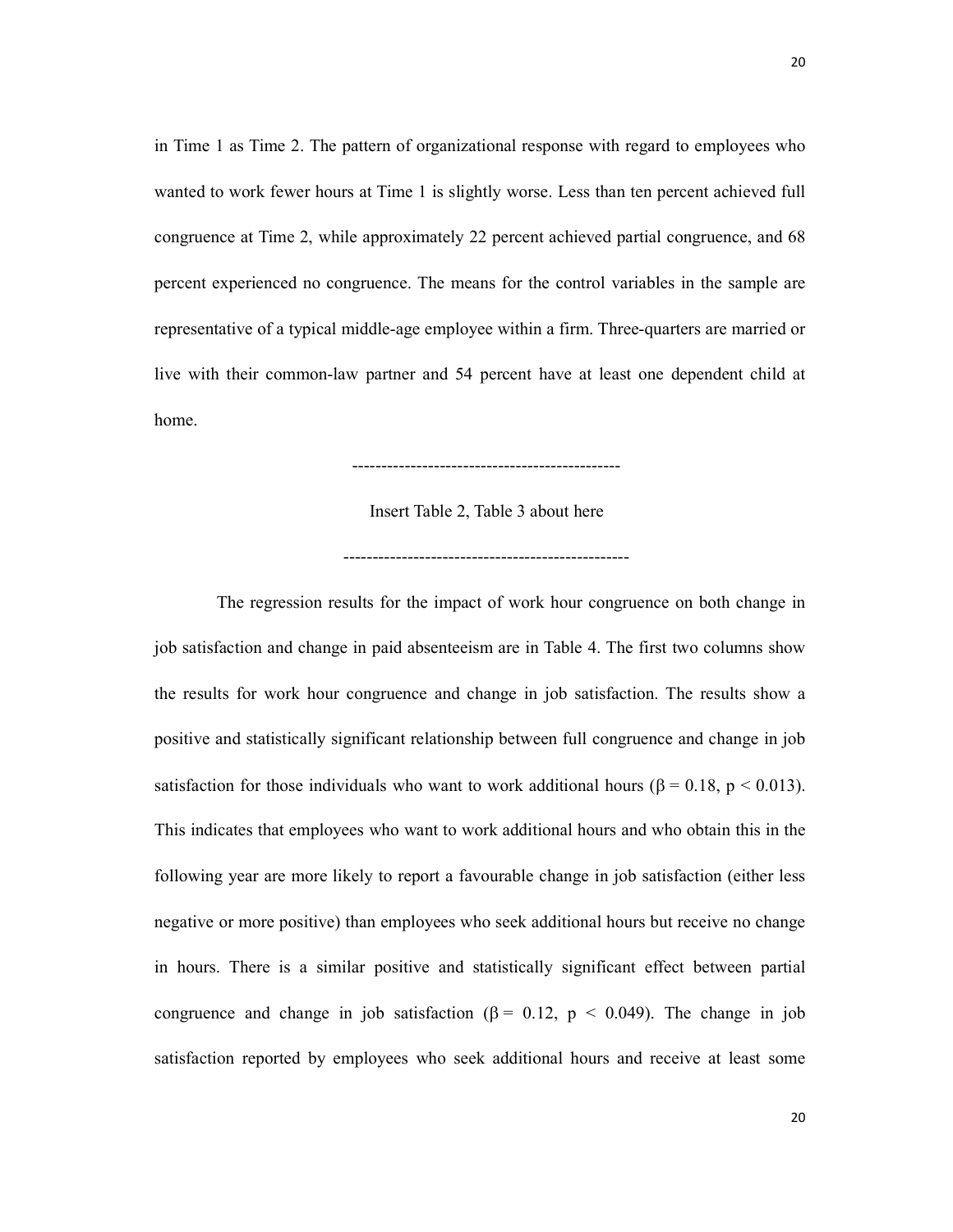increase is likely to be more favorable (less negative or more positive) than that reported by employees who seek additional hours but receive no change. These effects are not statistically significant for employees who want to work fewer hours. As expected, the positive effect is stronger for full work hour congruence than for partial work hour congruence.

Insert Table 4 about here

---------------------------------------

--------------------------------------

The last two columns of Table 4 show the impact of work hour congruence on the change in paid absenteeism. The last column indicates a negative and statistically significant  $(\beta = -3.54, p < 0.072)$  relationship between full congruence and the change in paid absenteeism for employees who seek to work fewer hours. This result suggests that employees who prefer to work fewer hours in year one and receive fewer hours in year two report a more favorable change in absenteeism (either a lesser increase or a greater decrease) than employees who did not achieve congruence. In fact, this result corresponds to approximately 3.54 fewer paid days taken by employees with work hour congruence than by employees who did not achieve congruence. The remaining results regarding the relationships between work hour congruence and the change in paid absenteeism are not statistically significant. The above results support Hypotheses 2a, 3a and 3b, partially support Hypotheses 1a and 1b, and do not support Hypothesis 2b.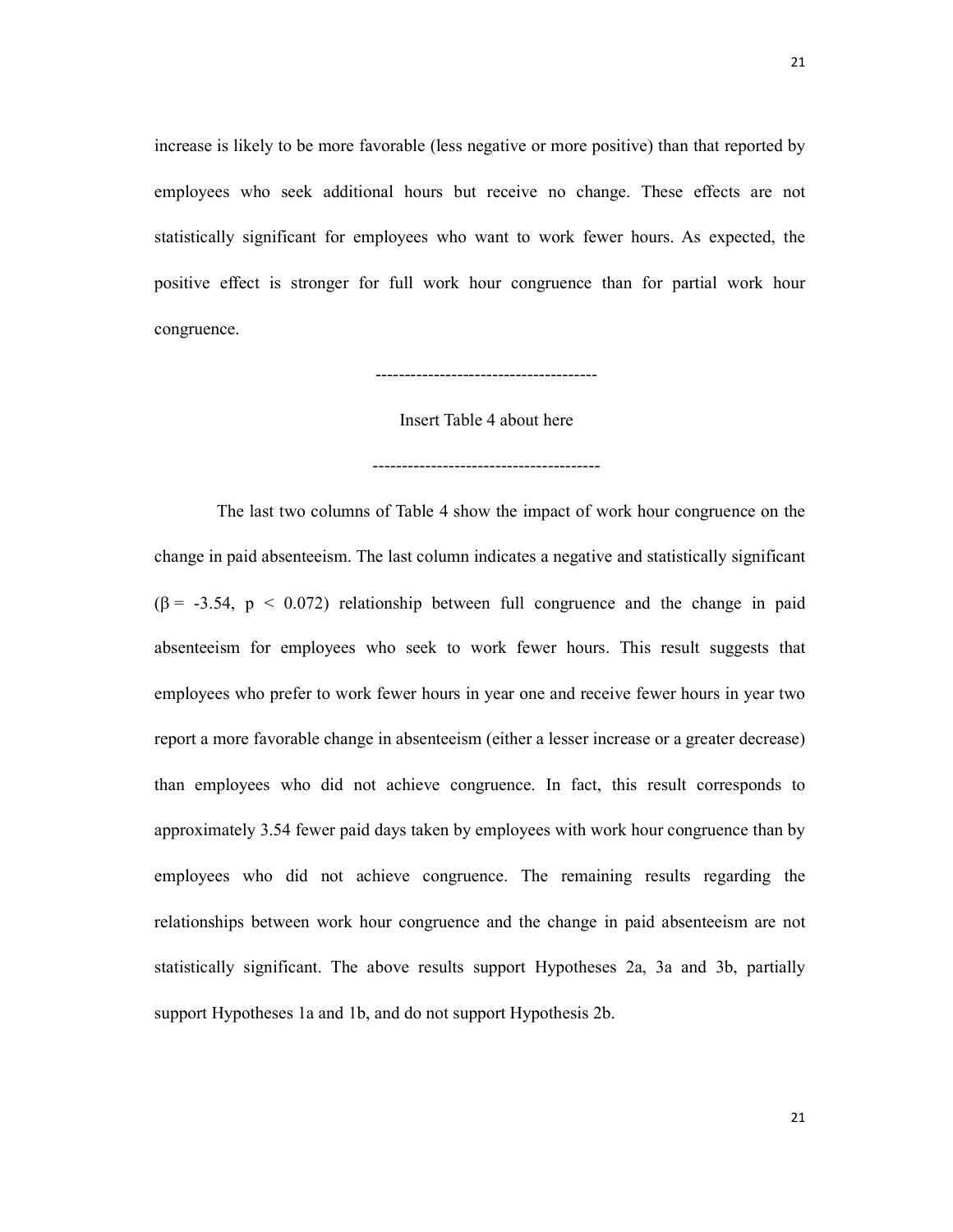# Discussion and Conclusion

Previous literature has documented both the incidence of work hour mismatch and its association to negative employee and organizational outcomes. The conclusions of this literature have assumed that improving the match would improve the outcomes, but this final step had yet to be empirically tested. Our study provides initial empirical evidence on the effect of achieved work hour congruence on employees' job satisfaction and absenteeism.

In terms of the significant results, the predictions under discrepancy theory hold for the relationship between full congruence and paid absenteeism for the overemployed sample and between full congruence and job satisfaction for the underemployed sample. These workers show positive work outcomes when their hours-based preference is fully met. The predictions under social exchange theory hold for the relationship between partial congruence and job satisfaction for the underemployed sample and for the lack of relationship between partial congruence and either outcome for the overemployed sample.

Somewhat surprisingly, addressing the hour mismatch for those who wanted more hours had no effect on job satisfaction. This could indicate that other factors related to parttime or reduced hours could perpetuate feelings of job dissatisfaction despite the employee having ostensibly asked for those hours. As noted above, this could be related to the job creep that often occurs with part-time work as well as other documented challenges such as lack of belonging, assumed lack of commitment, being overlooked for choice work assignments, and reduced rewards and recognition (Tilly; 1996; Lee and McCann, 2006;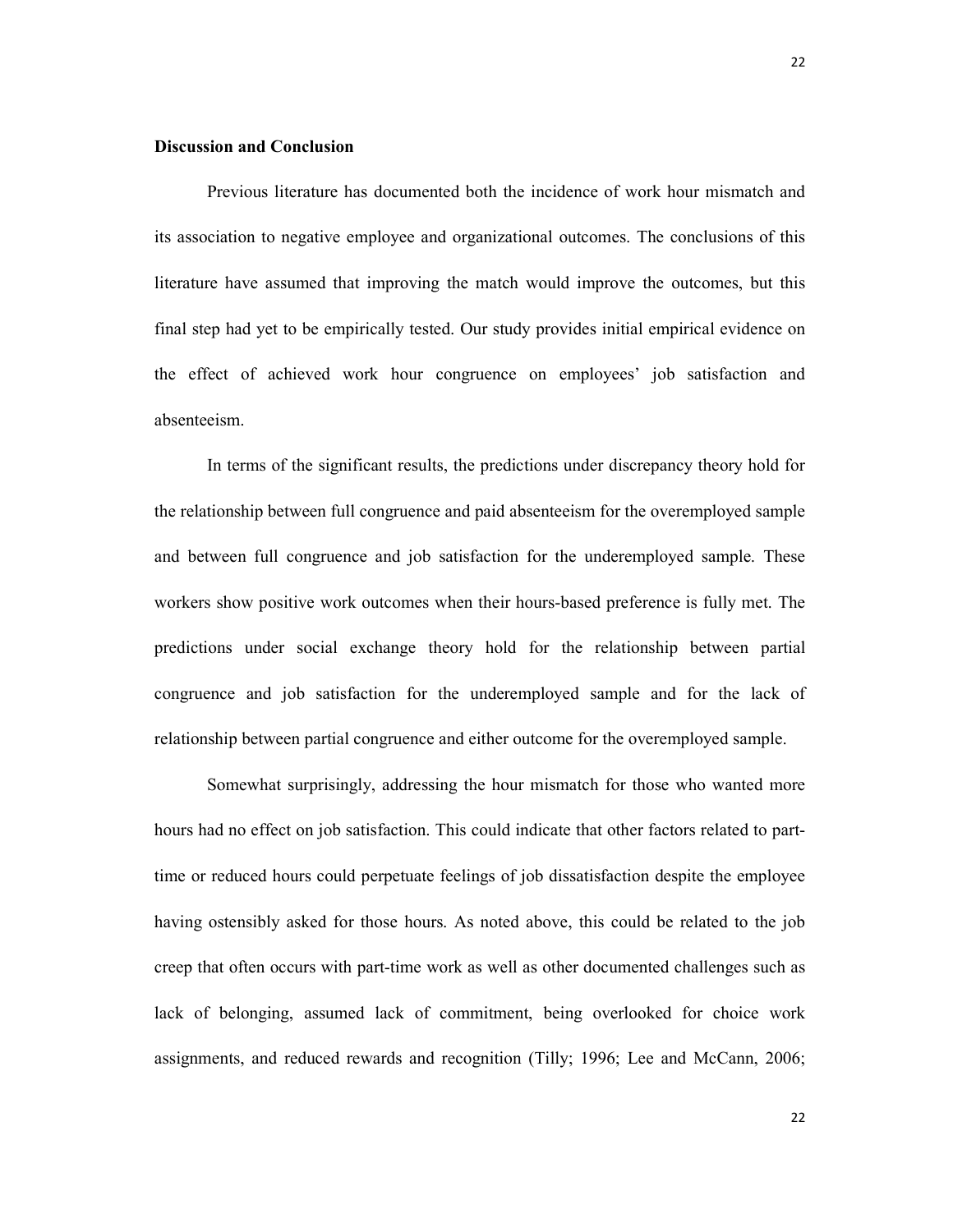Weststar, 2011). Essentially as one discrepancy is closed, others may open.

Following our predictions through social exchange theory, it appears that simply reducing the number of hours for employees with competing demands is not sufficient to signal employee reciprocity through positive changes to job attitudes and behaviours if other features of the job continue to signal a lack of organizational support. Our data did not allow for more detailed examination of these additional features and more research is needed to explore the motivations for seeking fewer work hours and the implications of achieving them (Campbell and van Wanrooy, 2013). Though we found few significant effects in our control variables, additional hetereogeneity even within the group requiring fewer hours could also be an aspect that requires additional examination. As well, it has been reported that many people experience ambivalence about their preferences for work hours and demonstrate a certain plasticity of preferences (Campbell and van Wanrooy 2013). This suggests that employees could be mistaken or overly optimistic about what a change in hours will mean if they are not able to accurately "imagine such a change" (Campbell and van Wanrooy, 2013, p. 1137).

Though our results only provide partial support for our hypotheses, two core findings remain. The first is that employer attempts to accommodate employee preferences in work hours do positively impact particular employee attitudes and behaviours. The second is that the impact of achieving work hour congruence varies by employee sub-group and also by type of employee outcome; perhaps in even more idiosyncratic ways than we have been able to capture. Taken together, these findings support the growing body of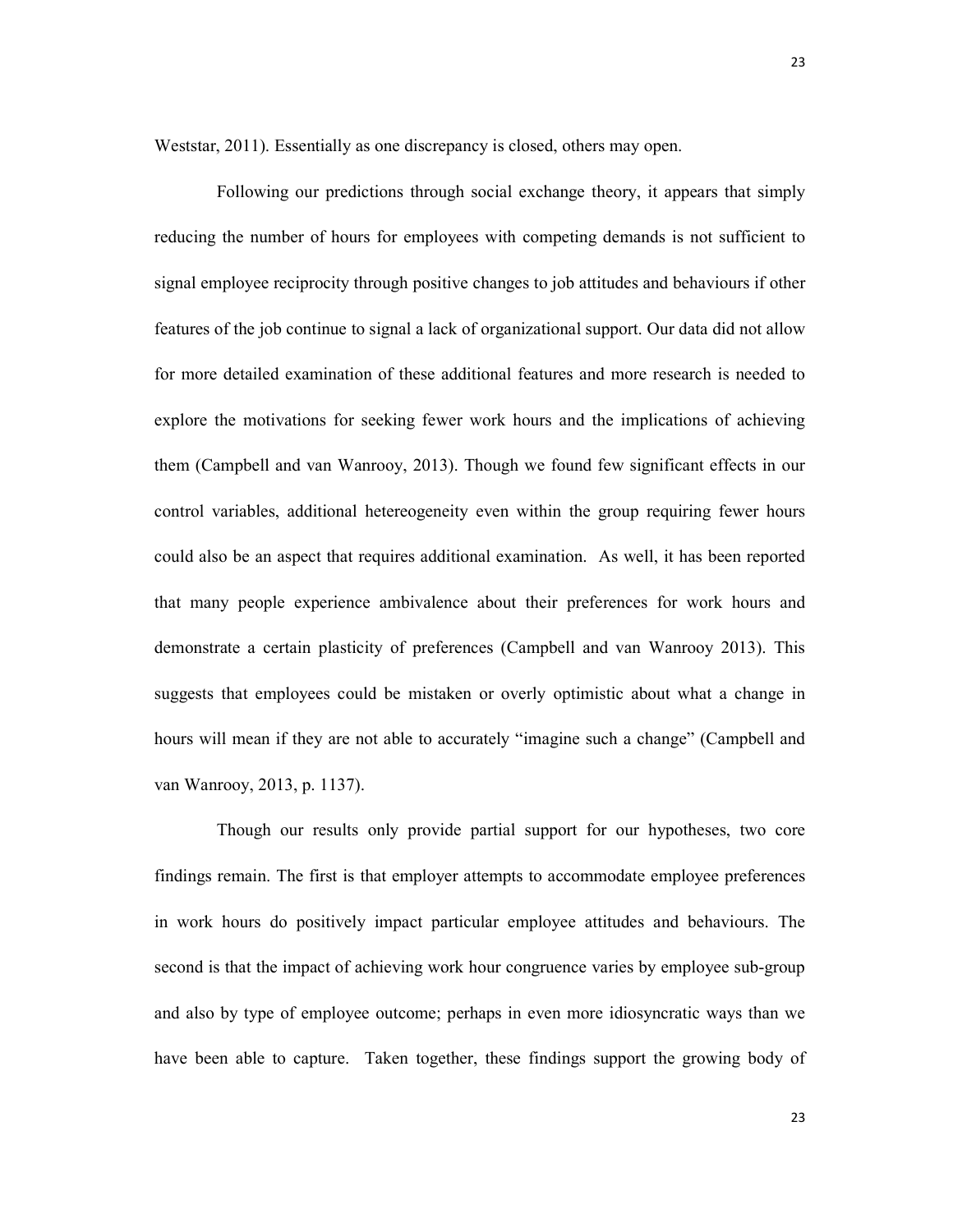literature examining individualized employment solutions and distinct management practices for individuals and sub-groups (Tsui et al., 1997; Lepak and Snell, 1999; Becker et al., 2009; Hornung, Rousseau, Glaser, Angerer and Weigel, 2010; Mossholder et al. 2011).

# Theoretical contribution

 Our findings contribute to the literature in three ways. First, this study extends discrepancy theory and social exchange theory to work hours and shows that meeting employees' preference of work hours leads to positive employee attitudes and behaviour. The majority of the literature on work hour mismatches has focused on describing and predicting the static incidence and consequence of work hour mismatches (Sousa-Poza and Henneberger, 2002; Jacobs, and Gerson. 2004; Reynolds and Aletraris, 2007; Drago, Wooden and Black, 2009). Relatively few have used hours mismatch as an independent variable (Galinsky et al., 2001; Wooden et al., 2009; Loughlin and Murray, 2013) and even fewer have studied the impact of achieved congruence. Our study shows that discrepancy theory and social exchange theory can be applied to the domain of work hours and it further explains why accommodating employees' preferences for work hours will have a positive impact on job satisfaction and paid absenteeism.

Second, this study enhances our understanding of work hour mismatch and reconciles conflicting results of its impact by separating employees into those who want to work more hours and those who want to work fewer hours. Allen (1981) and Vistnes (1997) found that individuals who work longer hours are less likely to be absent, while Dionne and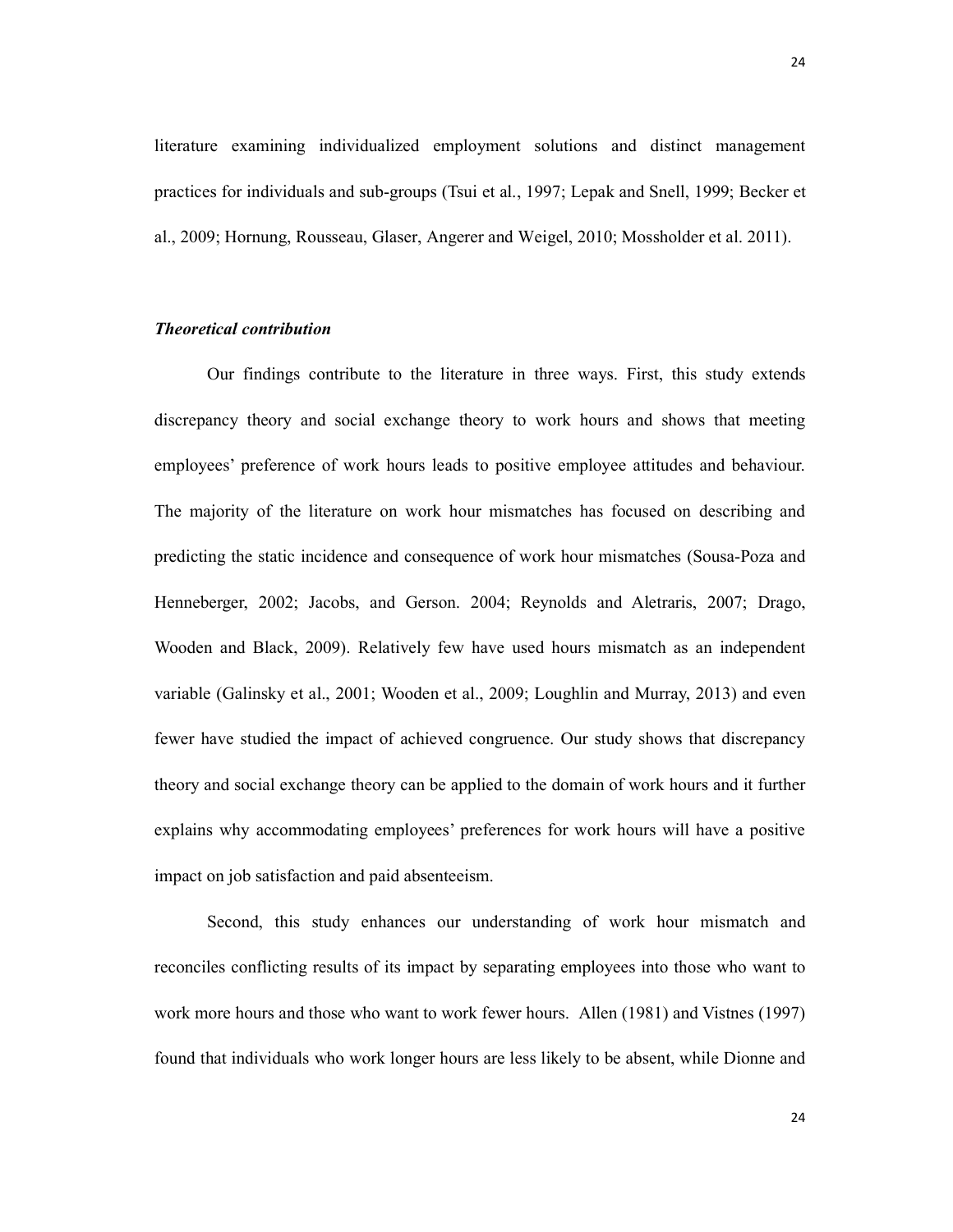Dostie (2007) found that absences increase with work hours. Our results show that the conflicting results may be due to the fact that these studies did not take into account employees' work hour preferences. We also show that the impact on job satisfaction and absenteeism are different for employees who want to work more hours compared to employees who want to work fewer hours.

Third, this study provides an innovation from previous studies by gathering information on the precise number of desired work hours and contrasting this to a precise number of hours worked. This is an improvement over the full-time/part-time categories of employment status because of lack of specificity inherent in those higher level categorizations. Also, by using a quantifiable measure of work hours, we are able to measure the congruence distance – how close or far the employer comes to meeting the work hour preferences of the employee (full or partial congruence) – and its resulting impact on work outcomes.

#### Managerial implication

Regarding managerial practice, our results show that it is worthwhile for employers to strategically consider the work allocation within their firms on the basis of individual preferences. Thus, employers should be cognizant of the fact that employees may prefer to work a different number of hours than the number offered by the organization. Subject to operational requirements, this study shows that employee job attitudes and behavior can improve if a firm can provide full work hour congruence for its employees. Additionally, in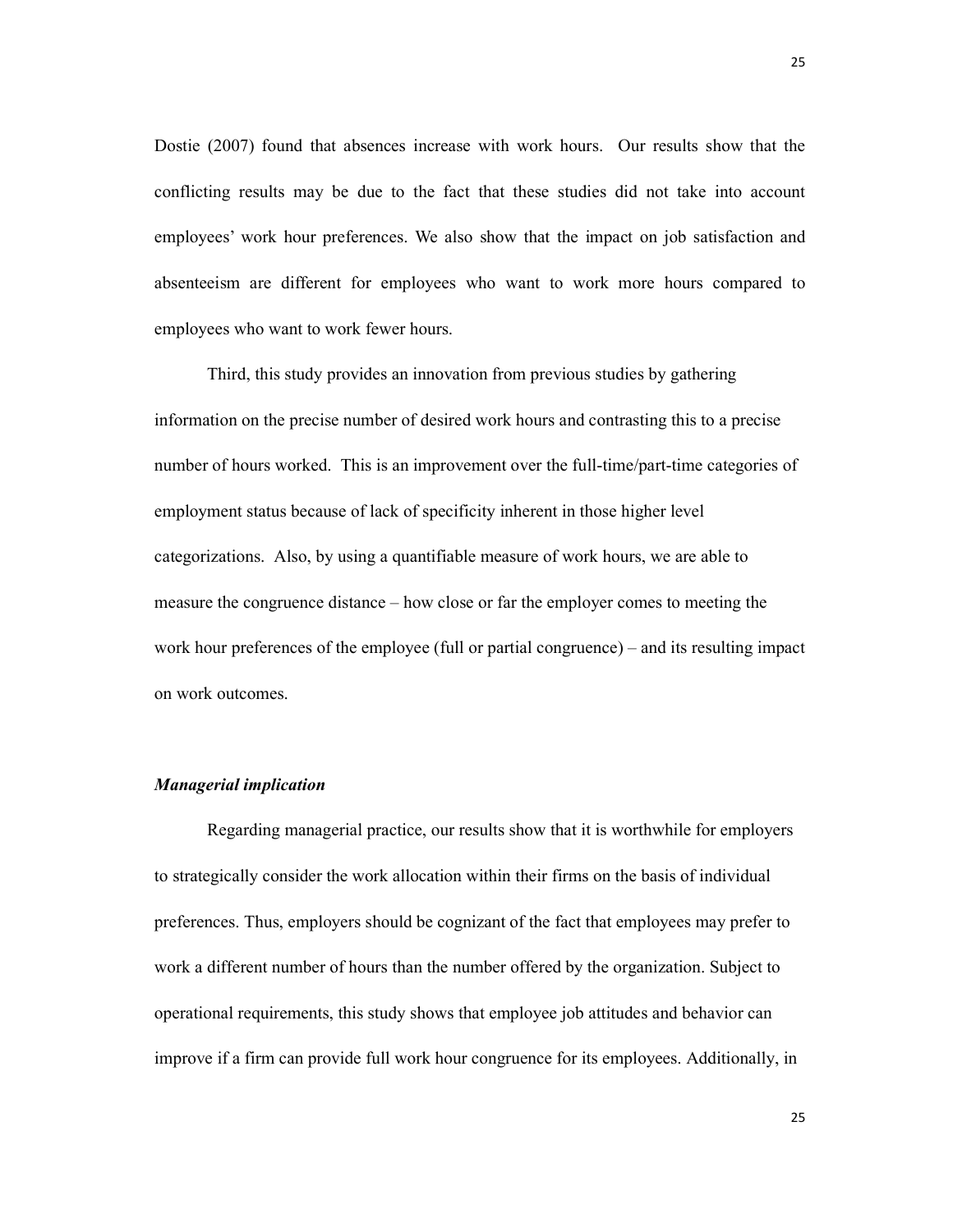some cases, even a signal of accommodation through partial work hour congruence can be sufficient to improve employees' job attitudes. However, acting on individual differences would first necessitate that employee preferences become known. Rather than leaving it to employees to come forward with their challenges, managers could be more proactive in regularly and repeatedly soliciting opinions and desires about work scheduling. As investigated by Hornung and colleagues (2010), this information could then result in individualized deals with specific employees to solve specific known challenges. However, broader implications could involve greater organizational adjustment to align work to people (Loughlin and Murray, 2013) as opposed to aligning people to work. For instance, employees could be directly involved in the planning and allocation of work; what Berg (2010) refers to as an increased role for employees in crafting their work, or Livingstone (1999) advocates in the democratization of paid work. Broad policy implications also include mechanisms to more equitably redistribute work hours across the labour force (Bielenski, Bosch and Wagner 2002) and overcome barriers to worker's choice in employment status and work hours (Lee and McCann, 2006).

Including employees and their complex and contingent preferences in this planning process may also allow for greater sensitivity to the changing motivations and needs of workers across the life cycle (Campbell and van Wanrooy, 2013). Given the operational dictates of any organization, it may be unrealistic to propose that the work be completely tailored to employee needs or wants; however, increased flexibility and awareness on both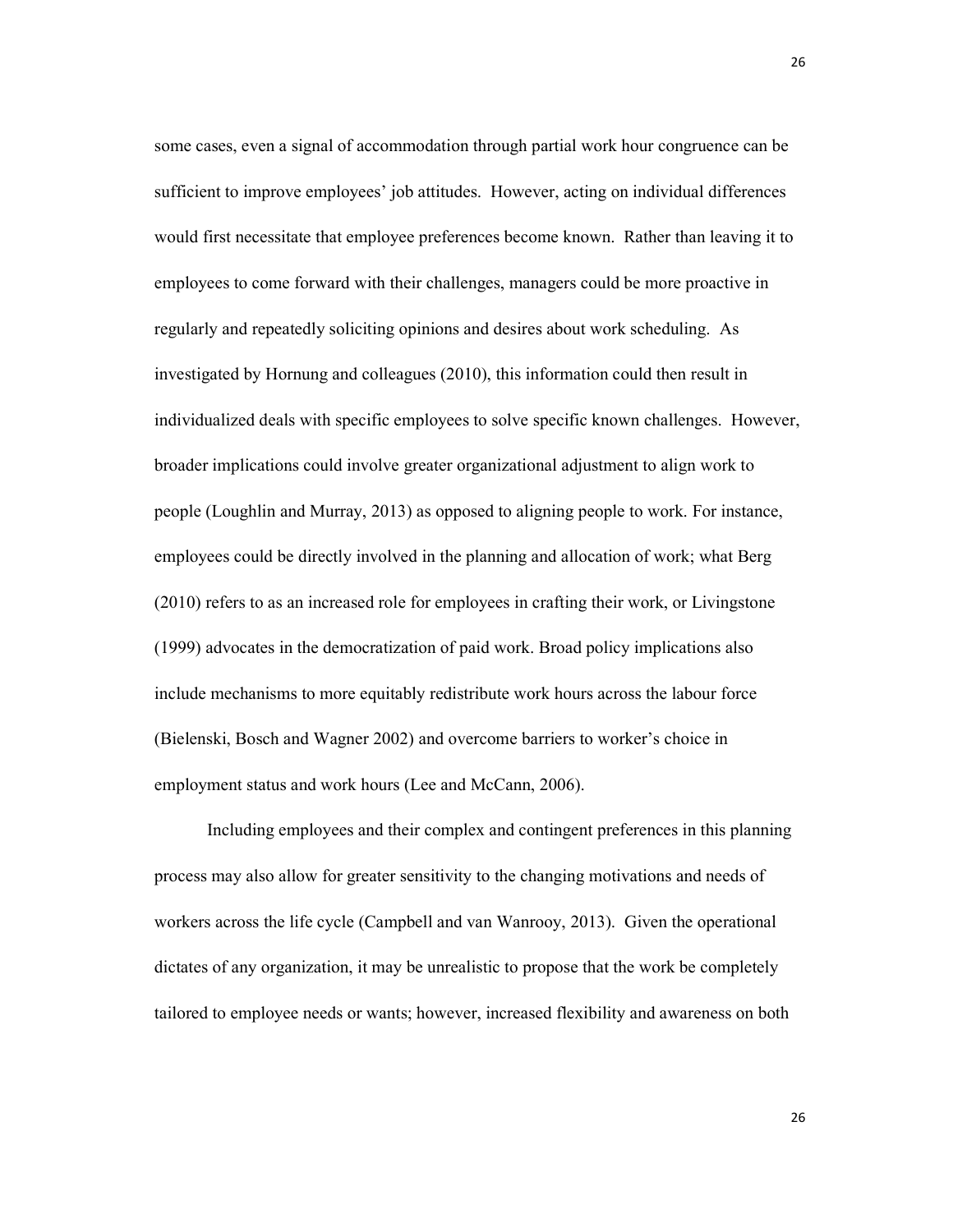sides could alleviate pressure for employers and employees. This fits with our finding that even partial congruence can achieve some positive employee outcomes in some cases.

#### Limitations and future studies

Several limitations to this study affect the generalizability and interpretation of the results. First, although this is one of the only studies to explore exact work hour congruence, the data are the result of a self-report survey. There is no verification regarding the veracity of the hours worked through employer records or surveys. As a result, the number of hours worked could be incorrectly reported by the employee. That said, the report is still an employee perception of actual hours worked and should be valid to the extent that the employee would achieve *perceived* work hour congruence. Second, and similarly, the absenteeism data is self-reported and could suffer from recall bias. Some have suggested that nonreactive measures of employee absenteeism be used to supplement information from questionnaires and interviews (Frese and Zapf, 1988; Ganster and Schaubroeck, 1991). We agree that objective sources are a more valid measure of absenteeism; however, our dataset precluded this approach. We strongly recommend future research collect absenteeism data from other sources in order to further test this relationship.

Thirdly, the results of our empirical analysis only explain a small variance as evidenced by our r-squared statistic (from 0.014 to 0.028)., which This is a typical concern of a studiesy with a large sample size due to the higher amount of unobserved heterogeneity. Another common concern when dealing withof using a large sample size is that the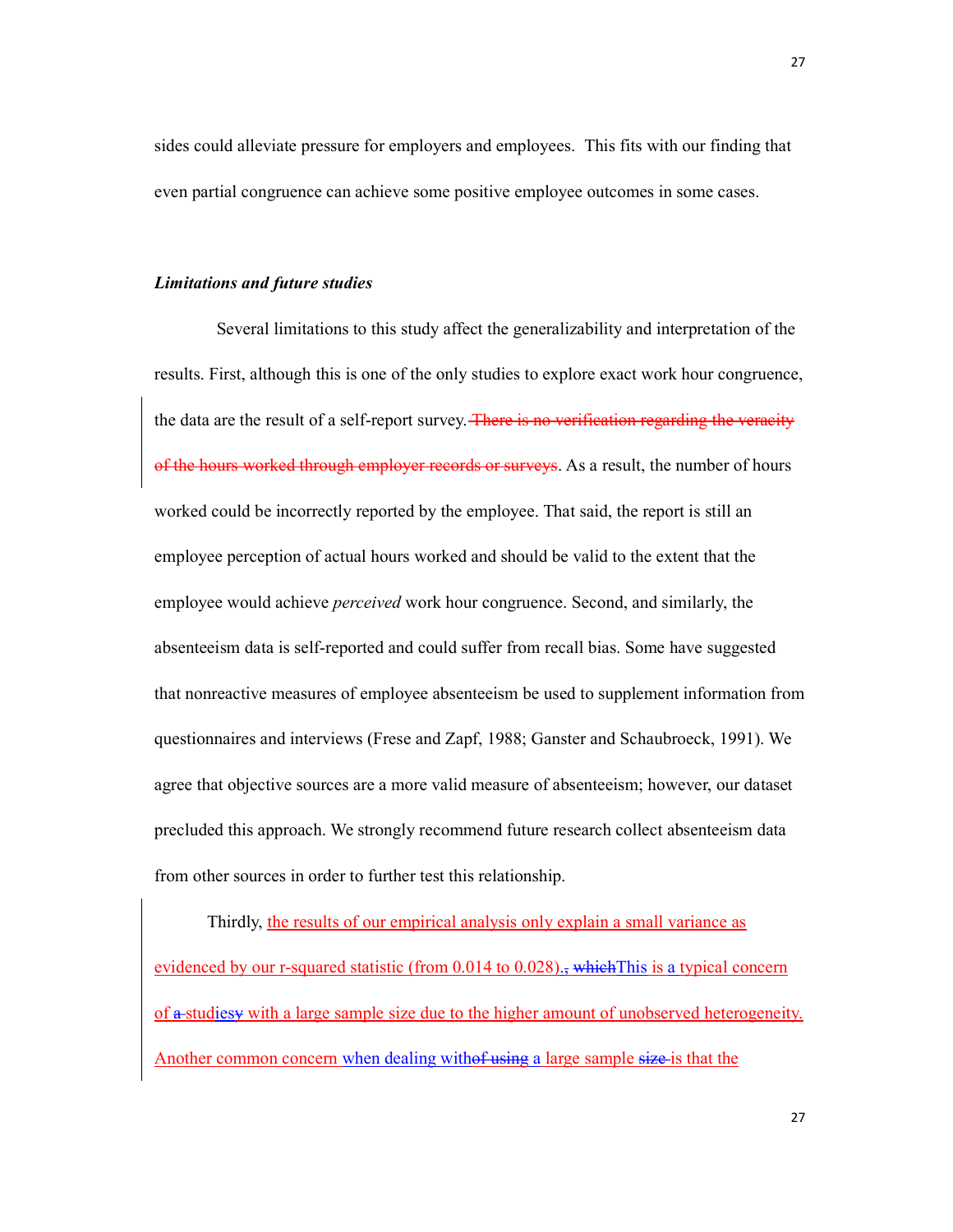statistical significance of the results are an artefact of the large sample size itselfis probably related to very big samples instead of a real impact of independent variables. The facts that most of the explaining variables (e.g. union status, occupation, age, gender) in our regressions (e.g. union status, occupation, age, gender) are not statistically significant may indicate this is not a concern in our study. Furthermore, it has been suggested that the general meaning of researchmain findings and, therefore, their correspondingly contribution and relevance, of a research are in doubt when if the sample size is large and the effect size is small regardless of achieved although they are statistically significancet (Combs, 2010). This is not a concern is this case as The effect size in our study is not small (e.g. 3.54-); this indicates, which indicates that the results are meaningful to practitioners. In sum, although the large sample size enables us to obtain higher external validity and better estimates of the 'real world', the small variance explained is a limitation of our study. We suggest future studies conduct experiments or qualitative research to further examine the impact of work hour congruence on employee attitudes and behaviours.

the employee outcomes examined in this study are limited to a single-item measure satisfaction and paid absenteeism and do not capture additional employee job attitudes or workplace behaviours. Using additional performance measures is one area of potential future research.

Finally, although this study used a broad-based survey with high external validity due to the span of employees across different industries and occupations, there were additional relationships that could not be explored. For example, it would be interesting to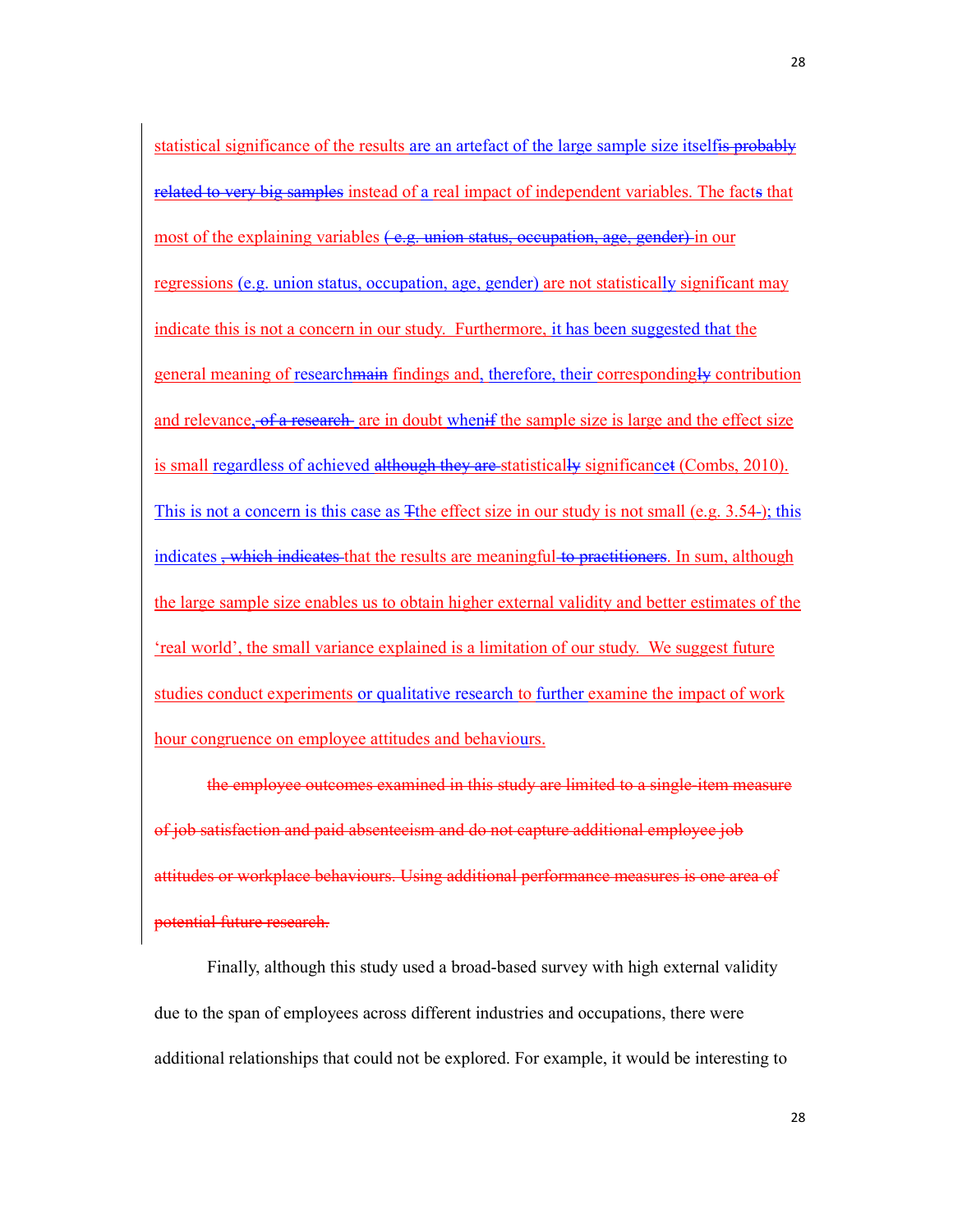measure whether individuals who prefer additional hours had a higher workload and felt a high level of workplace stress after receiving additional hours. In addition, an interesting comparison could be made regarding the workload and stress levels of employees who received full work hour congruence and the levels of employees who received only partial work hour congruence. It would also be valuable to examine whether work-life conflicts are only alleviated for individuals who prefer fewer hours when exact work hour congruence is achieved compared to employees who experience only a narrowing of the gap. These detailed measures do not exist in the dataset used in this study, but present opportunities for future research.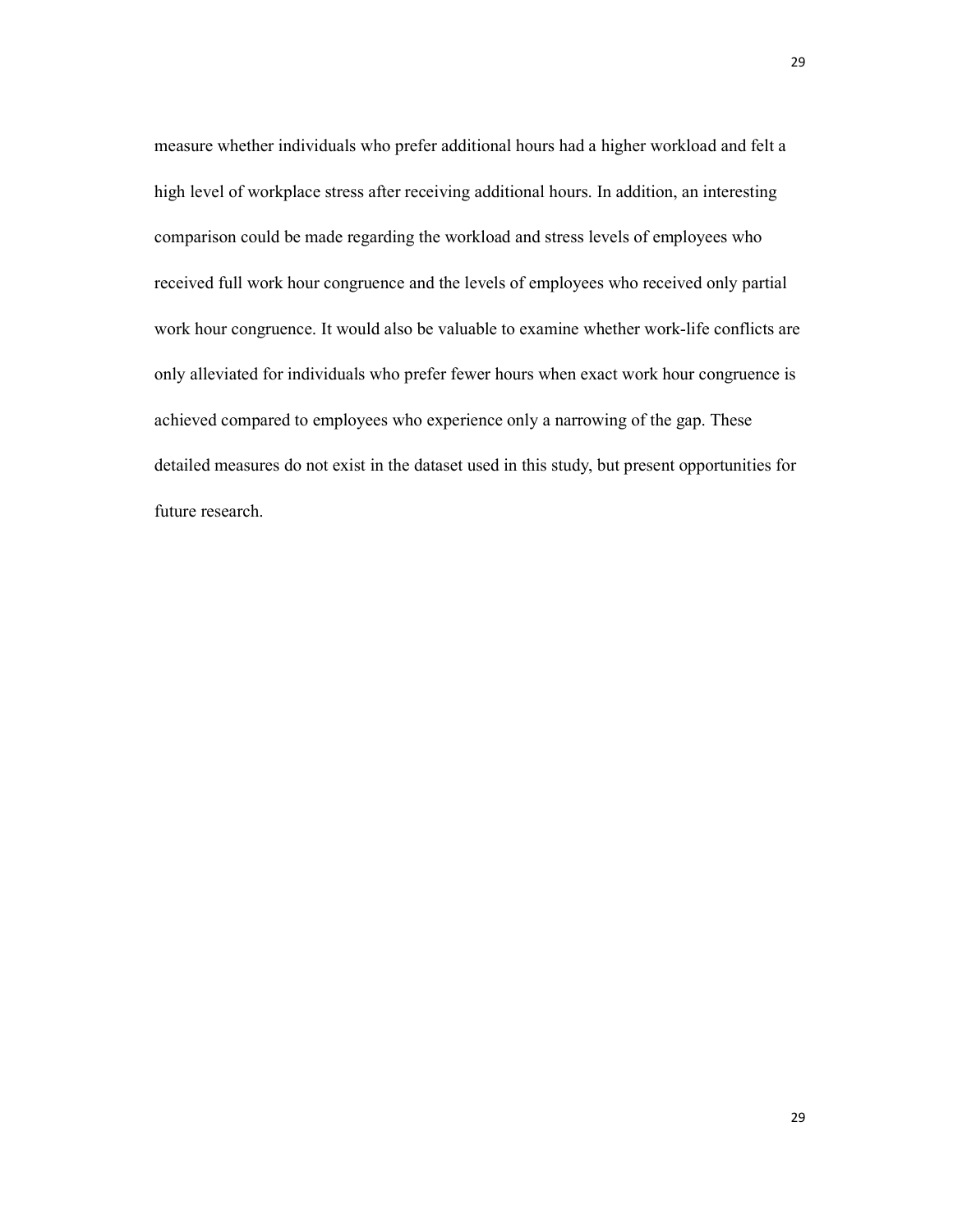# Reference

- Abraham, Rebecca. (1999). 'The Relationship between Differential Inequity, Job Satisfaction, Intention to Turnover, and Self-Esteem.' Journal of Psychology 133(2):205-215.
- Allen, Steven G. (1981). 'An Empirical Model of Work Attendance.' Review of Economics  $\&$ Statistics 63(1):77-87.
- Barrett, G. F. and Doiron, D. J. (2001). 'Working Part-time by Choice or by Constraint? ' Canadian Journal of Economics, 34, 1042-1065.
- Becker, B.E., Huselid, M.A. and Beatty, R.W. (2009). The Differentiated Workforce: Transforming Talent into Strategic Impact. Boston, MA: Harvard Business School Press.
- Berg, J. M. (2010). 'Perceiving and Responding to Challenges in Job-Crafting at Different Ranks: When Proactivity Requires Adaptively.' Journal of Organizational Behavior, 31: 158-186.
- Bielenski, H., Bosch, G. and Wagner, A. (2002). Working Time Preferences in Sixteen European Countries. Dublin: European Foundation for the Improvement of Living and Working Conditions.
- Blair-Loy, M. (2003). Competing Devotions: Career and Family among Women Executives. Cambridge, MA: Harvard University Press.
- Blau, P. M. (1964). Exchange and Power in Social Life. New York: Wiley.
- Bockerman, P. and Ilmakunnas, P. (2009). 'Job Disamenities, Job Satisfaction, Quit Intentions, and Actual Separations: Putting the Pieces Together' Industrial Relations, 48,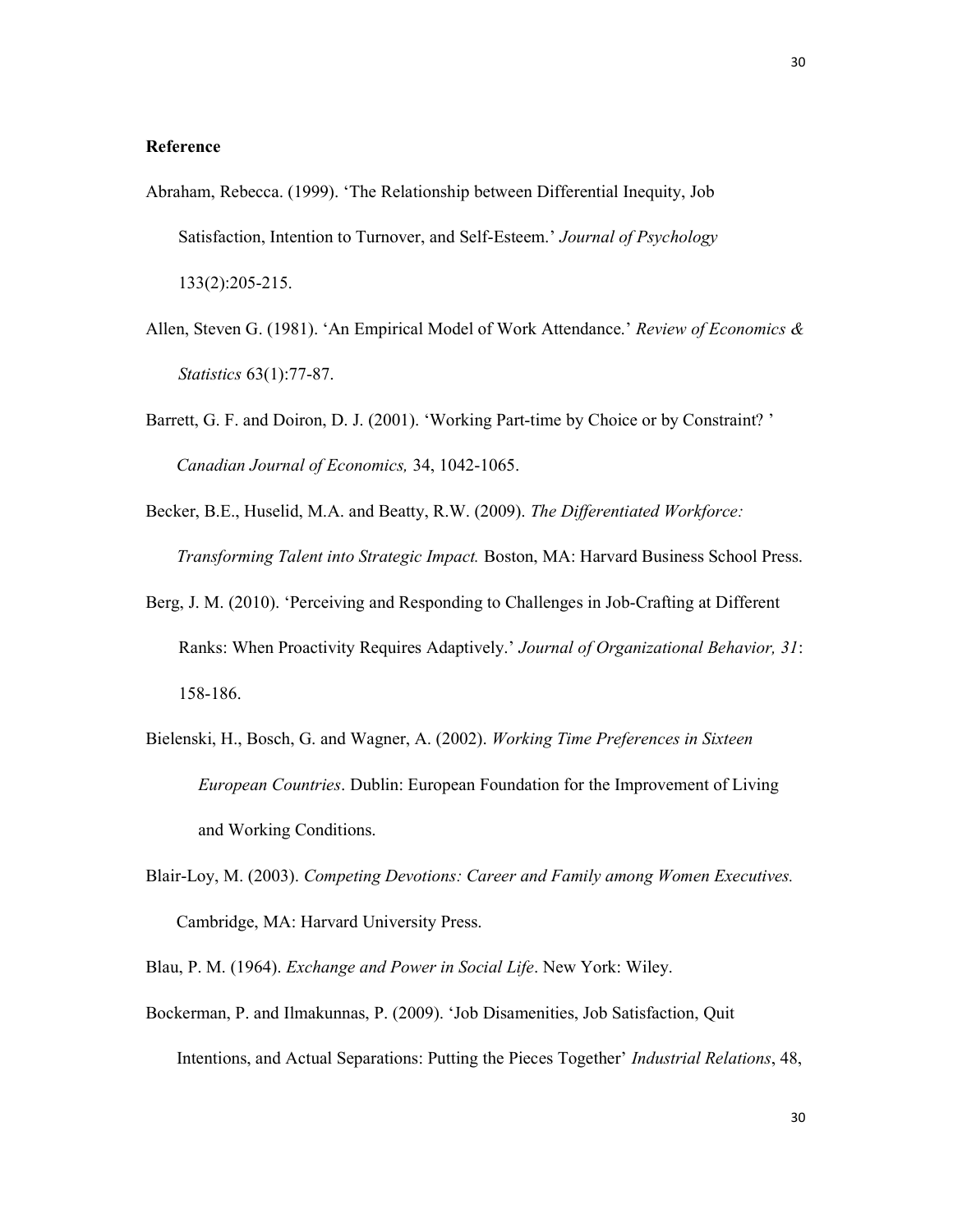73-96.

- Böheim, Ren and Mark P. Taylor (2004). 'Actual and Preferred Working Hours.' British Journal of Industrial Relations 42(1):149-166.
- Burke, R. (2004). 'Work Status Congruence, Work Outcomes and Psychological Well-Being.'Health Care Manager, 23(2): 120-127.
- Burke, R. J. and E. R. Greenglass (2000). ' Organizational restructuring: Identifying effective hospital downsizing processes ' Pp. 27-303 in The Organization in Crisis, edited by R.J. Burke and C.L. Cooper. London: Blackwell.
- Campbell, Lain and Brigid van Wanrooy (2013). 'Long Working Hours and Working-Time Preferences: Between Desirability and Feasibility.' Human Relations 66(8):1131-1155.
- Carr, Jon C., Gregory, Brian T. and Harris, Stanley G. (2010). 'Work status congruence's relations to employee attitudes and behaviors: The moderating role of procedural justice.' Journal of Business and Psychology, 25(4): 583-592.
- Chang, Po-Chien and Shyh-Jer Chen (2011). 'Crossing the Level of Employee's Performance: HPWS, Affective Commitment, Human Capital, and Employee Job Performance in Professional Service Organizations.' The International Journal of Human Resource Management 22(4):883-901.
- Chen, G., Ployhart, R. E., Thomas, H. C., Anderson, N., and Bliese, P. D. (2011). 'The Power of Momentum: A New Model of Dynamic Relationships between Job Satisfaction Change and Turnover Intentions'. Academy of Management Journal, 54, 159-181.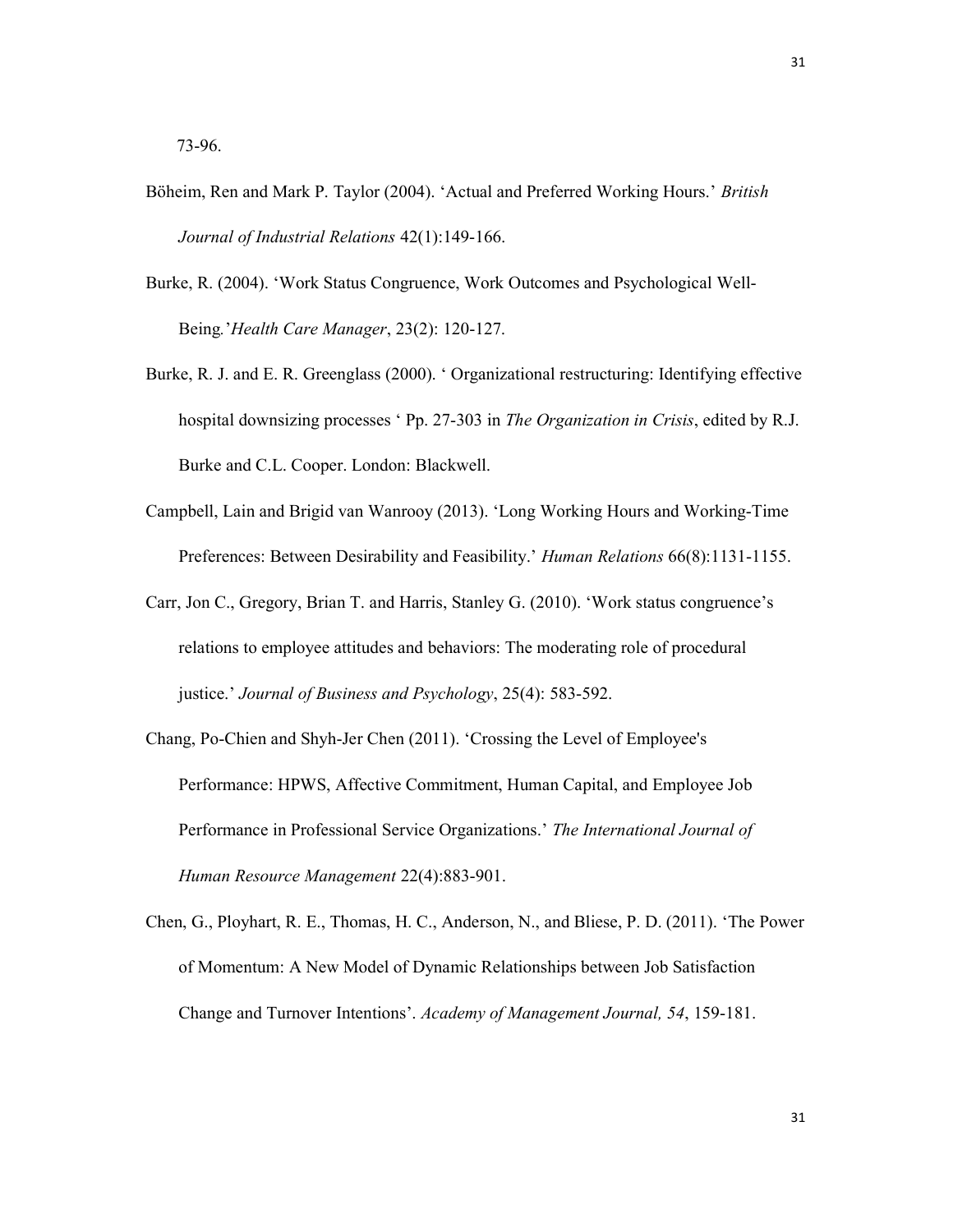- Clark, A. E. (2005). Your money or your life: Changing job quality in OECD countries. British Journal of Industrial Relations, 43(3): 377-400.
- Combs, J.G. (2010). 'Big samples and small effects: Let's not trade relevance and rigor for power.' Academy of Management Journal, 53 (1): 9-13.
- Dionne, George and Benoit Dostie (2007). 'New Evidence on the Determinants of Absenteeism using Linked Employer-Employee Data.' Industrial & Labor Relations Review 61(1):108-120.
- Drago, Robert, Yi-Ping Tseng and Mark Wooden (2005). 'Usual and Preferred Working Hours in Couple Households.' Journal of Family Studies 11(1):46-61.
- Drago, Robert, Mark Wooden and David Black (2009). 'Who Wants and Gets Flexibility? Changing Work Hours Preferences and Life Events.' Industrial & Labor Relations Review 62(3):394-414.
- Eisenberger, R., Huntington, R., Hutchison, S., and Sowa, D. (1986). 'Perceived Organizational Support'. Journal of Applied Psychology, 71, 500–507.
- Frese, M. and D. Zapf (1988). ' Methodological issues in the study of work stress: Objective vs subjective measurement of work stress and the question of longitudina studies.' Pp. 375-411 in Causes, Coping and Consequences of Stress at Work., edited by C.L. Cooper and R. Payne.John Wiley & Sons.
- Frey, B. and Stutzer, A. (2010). Happiness and Economics: How the Economy and Institutions Affect Human Well-Being, Princeton: Princeton University Press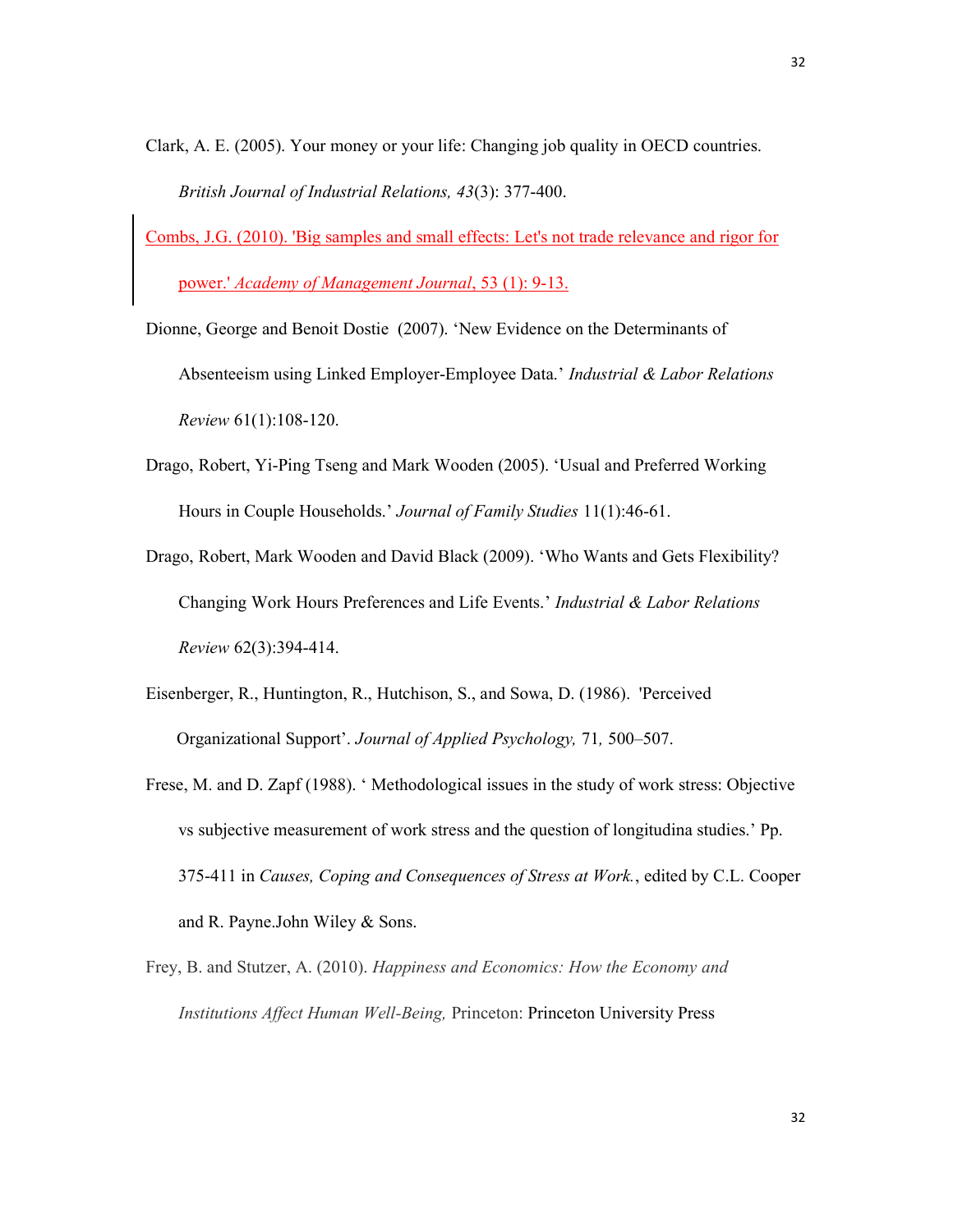- Frone, M. R., Russell, M., and Cooper, M. L. (1992). 'Antecedents and Outcomes of Work– Family Conflict: Testing a Model of the Work–Family Interface'. Journal of Applied Psychology, 77, 65-78.
- Galinsky, E., Kim, S. S. and Bond, J. T. (2001). Feeling Overworked: When Work Becomes Too Much, Families and Work Institute.
- Ganster, Daniel C. and John Schaubroeck (1991). 'Work Stress and Employee Health.' Journal of Management 17(2):235- 271.
- Gash, V. (2008). 'Preference or Constraint? Part-time Workers' Transitions in Denmark, France and the United Kingdom'. Work, Employment and Society, 22, 655-674.
- Golden, L. (2006). 'Overemployment in the US: Which Workers are Willing to Reduce Their Work Hours and Income?' In Decent Working Time: New Trends, New Issues (pp. 209- 261). Eds. J.-Y. Boulin, M. Lallement, J. C. Messenger, and F. Michon, Geneva, Switzerland: International Labor Organization.
- Golden, L. and B. Wiens-Tuers (2006). 'To Your Happiness? Extra Hours of Labor Supply and Worker Well-being.' Journal of Socio-Economics 35(2):382-397.
- Greenhaus, J. H., and Beutell, N. J. (1985). 'Sources of Conflict between Work and Family roles'. Academy of Management Review, 10, 76-88.
- Holtom, Brooks C., Lee, Thomas W. and Tidd, Simon T. (2002). 'The Relationship Between Work Status Congruence and Work-Related Attitudes and Behaviors.' Journal of Applied Psychology, 87(5): 903-915.

Hornung, S., Rousseau, D. M., Glaser, J., Angerer, P. and Weigel, M. (2010). "Beyond Top-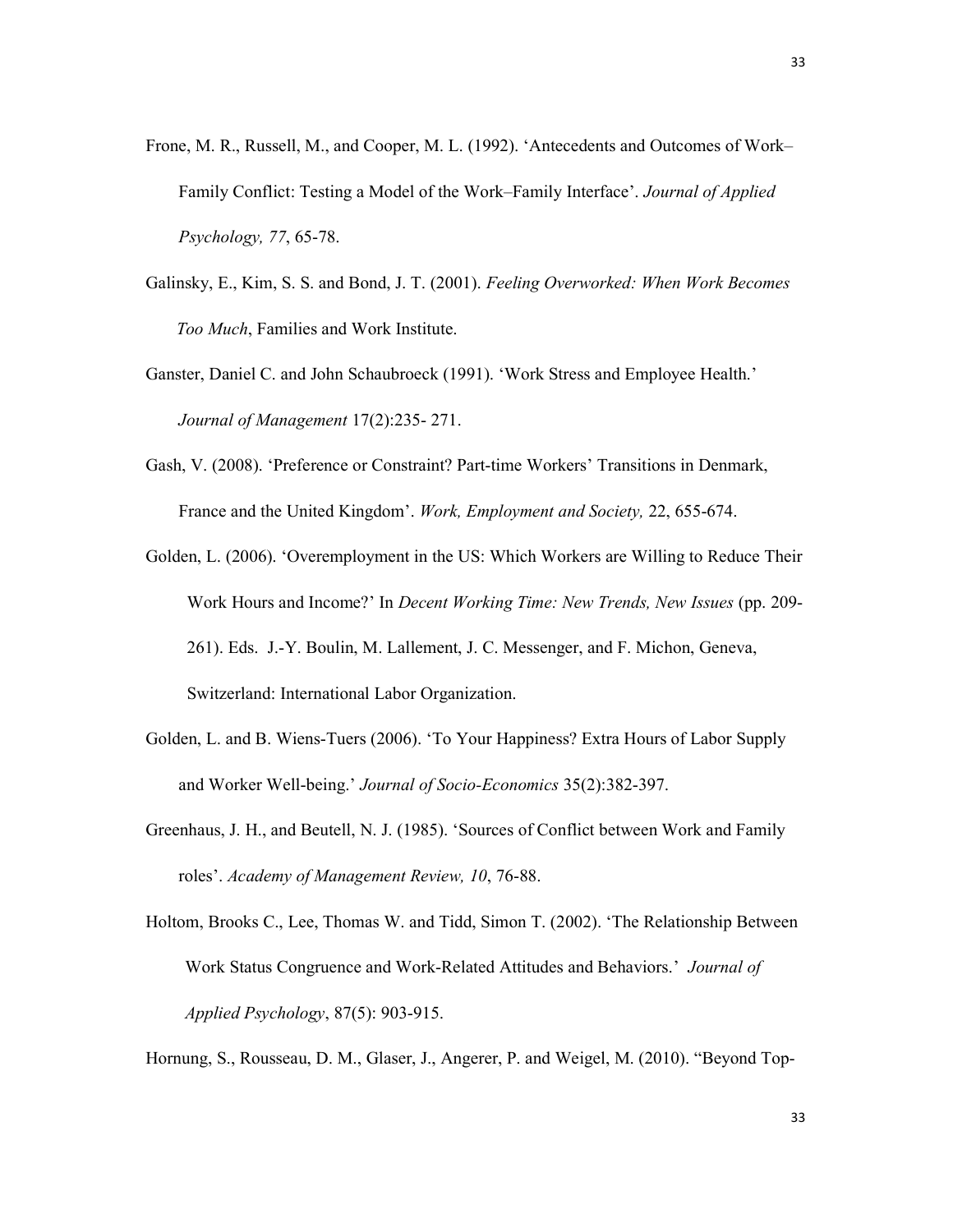Down and Bottom-Up Work Design: Customizing Job Content Through Idiosyncratic Deals.' Journal of Organizational Behavior, 31: 187-215.

- Jacobs, Jerry A. and Kathleen Gerson (2004). The Time Divide: Work, Family, and Gender Inequality. Cambridge: MA: Harvard University Press.
- Jiang, James J. and Gary Klein (2002). 'A Discrepancy Model of Information System Personnel Turnover.' Journal of Management Information Systems 19(2):249-272.

Kalleberg, A. (2008). The Mismatched Worker. New York: W. W. Norton.

- Kahn, Shulamit B. and Kevin Lang (1995). 'The Causes of Hours Constraints: Evidence from Canada.' Canadian Journal of Economics 28(4):914.
- Kehoe, Rebecca and Patrick Wright (2013). 'The Impact of High-Performance Human Resource Practices on Employees' Attitudes and Behaviors.' Journal of Management 39(2):366-391.
- Klein, H. J., J. C. Molloy and J. T. Cooper (2009). 'Conceptual foundations: Construct definitions and theoretical representations of workplace commitments.' Pp. 3-36 in Commitment in organizations: Accumulated wisdom and new directions , edited by H.J. Klein, T.E. Becker and C.J. Meyer. Florence, KY: Routledge/Taylor and Francis Group.
- Koster, Fleur, Andries de Grip and Didier Fouarge (2011). 'Does Perceived Support in Employee Development Affect Personnel Turnover?' The International Journal of Human Resource Management 22(11):2403-2418.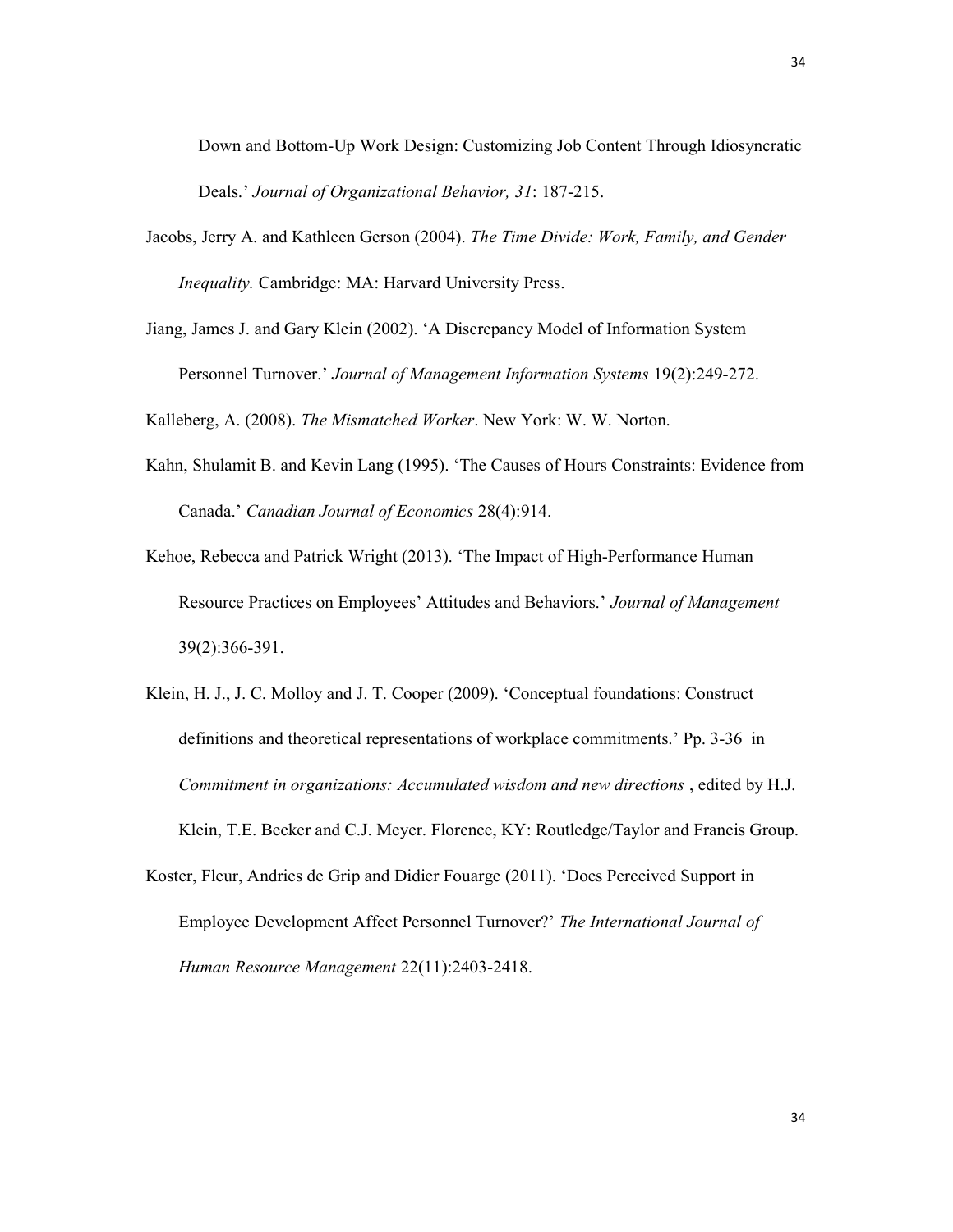Krausz, Moshe, Abraham Sagie and Yehuda Bidermann (2000). 'Actual and Preferred Work Schedules and Scheduling Control as Determinants of Job-Related Attitudes.' Journal of Vocational Behavior 56(1):1-11.

Lawler, E. E. (1973). Motivation in Work Organizations. Monterey, CA: Brooks/Cole.

- Lee, S. and McCann, D. (2006). 'Working Time Capability: Towards Realizing Individual Choice'. In: Boulin, J-Y, Laeement, M. Messenger, J. and Michon, F. (eds.) Decent Working Time: New Trends, New Issues. Geneva: International Labour Office, 65-91.
- Lepak, David P. and Scott A. Snell (1999). 'The Human Resource Architecture: Toward a Theory of Human Capital Allocation and Development.' Academy of Management Review 24(1):31-48.
- Livingstone, D. W. (1999). The Education-Jobs Gap: Underemployment or Economic Democracy. Toronto: Garamond Press.
- Livingstone, D. W. (2009). *Education & Jobs: Exploring the Gaps*. Toronto: University of Toronto Press.
- Locke, E. A. (1969). 'What is Job Satisfaction? 'Organizational Behavior and Human Performance, 4, 309-336.
- Loughlin, C. and Murray, R. (2013). 'Employment Status Congruence and Job Quality'. Human Relations, 66(4): 529-553.
- McKee-Ryan, F., and Harvey, J. (2011). ''I Have a job, but . . .': A Review of Underemployment'. Journal of Management, 37, 962-996.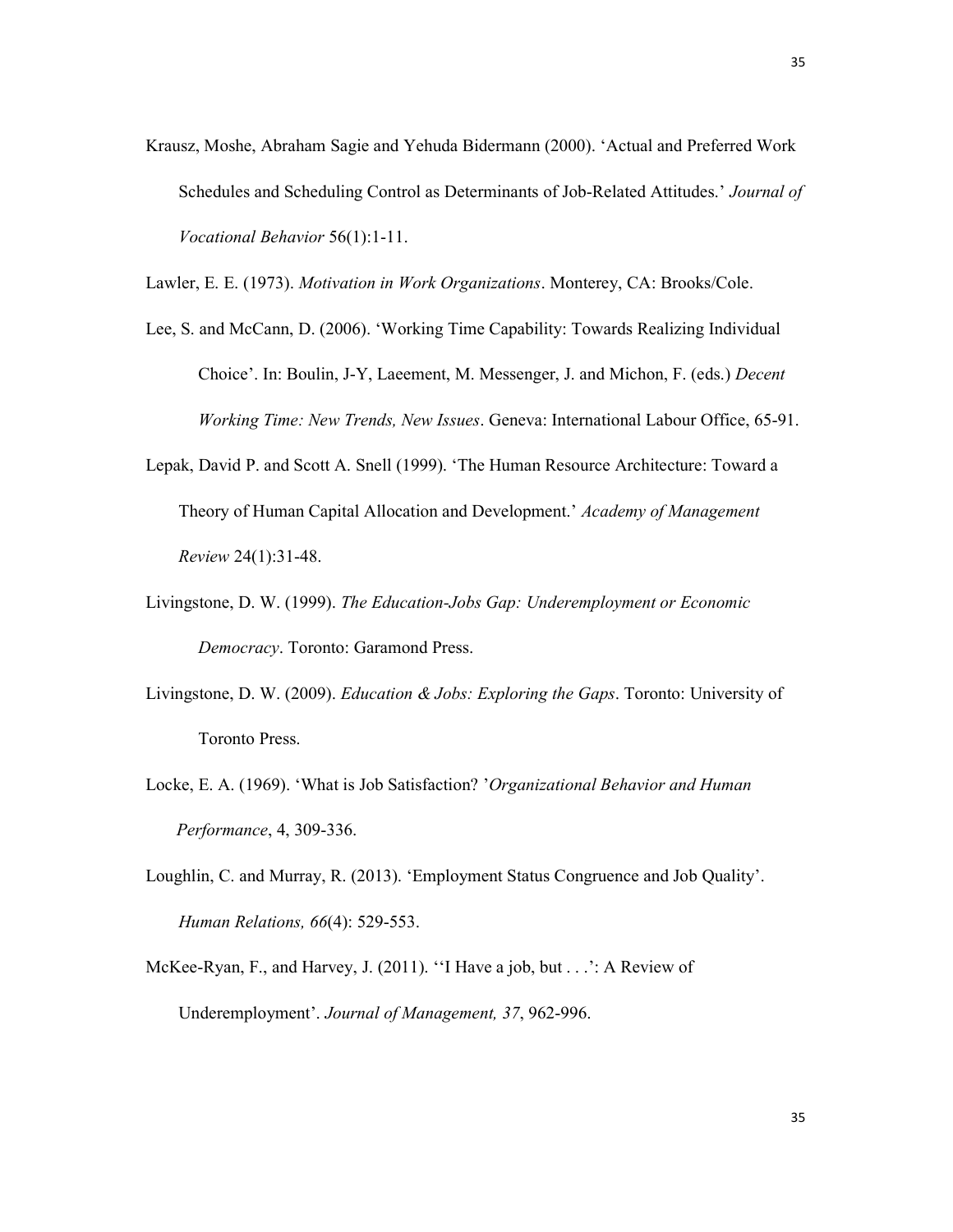- Morrow, Paula C., James C. McElroy and Sarah M. Elliott (1994). 'The Effect of Preference for Work Status, Schedule, and Shift on Work-Related Attitudes.' Journal of Vocational Behavior 45(2):202-222.
- Mossholder, Kevin W., Hettie A. Richardson and Randall P. Settoon (2011). 'Human Resource Systems and Helping in Organizations: A Relational Perspective.' Academy of Management Review 36(1):33-52.
- Muse, Lori, Stanley G. Harris, William F. Giles and Hubert S. Field (2008). 'Work-Life Benefits and Positive Organizational Behavior: Is there a Connection?' Journal of Organizational Behavior 29(2):171-192.
- Osterman, P. (2010). 'Job Design in the Context of the Job Market .' Journal of Organizational Behavior, 31: 401-411.
- Otterbach, Steffen (2010). 'Mismatches between Actual and Preferred Work Time: Empirical Evidence of Hours Constraints in 21 Countries.' Journal of Consumer Policy, 33: 143- 161
- Reynolds, Jeremy (2003). 'You can't always Get the Hours You Want: Mismatches between Actual and Preferred Work Hours in the U.S.' Social Forces 81(4):1171-1199.
- Reynolds, Jeremy and Lydia Aletraris (2007). 'For Love or Money? Extrinsic Rewards, Intrinsic Rewards, Work–Life Issues, and Hour Mismatches.' Pp. 285-311 in Workplace Temporalities (Research in the Sociology of Work., edited by B. Rubin.Emerald Group Publishing Limited.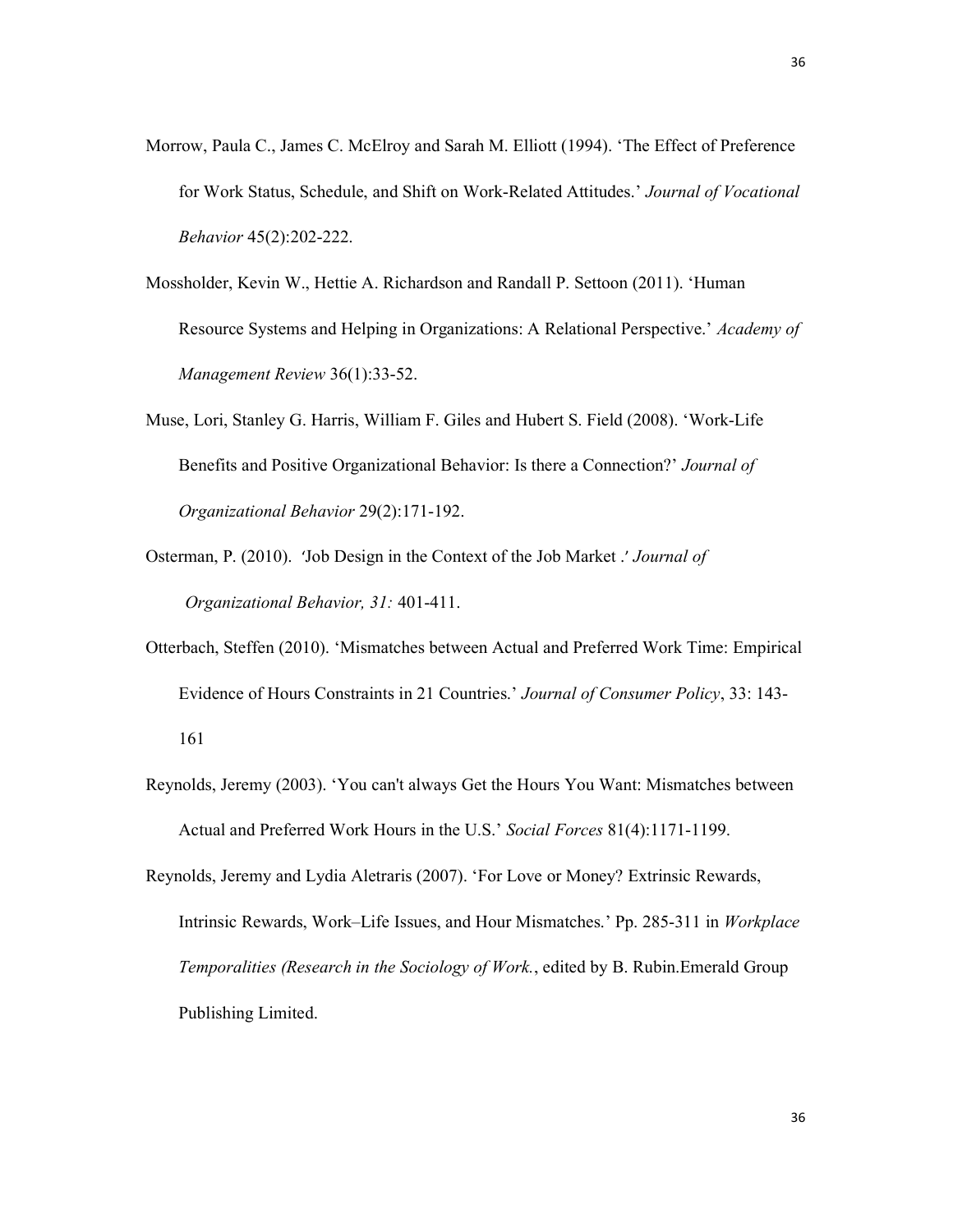- Reynolds, Jeremy and Lydia Aletraris (2010). 'Mostly Mismatched with a Chance of Settling: Tracking Work Hour Mismatches in the United States.' Work and Occupations 37(4):476-511.
- Rice, Robert W., Suzanne M. Phillips and Dean B. McFarlin (1990). 'Multiple Discrepancies and Pay Satisfaction.' Journal of Applied Psychology 75(4):386-393.
- Sahibzada, K. A., Hammer, L. B., Neal, M. B. and Kuang, D. C. (2005). 'The Moderating Effects of Work-family Role Combination and Work-family Organizational Culture on the Relationship between Family-friendly Workplace Supports and Job Satisfaction'. Journal of Family Issues, 26, 820-839.
- Särndal, C., Swensson, B., and Wretman, J. (1992). Model Assisted Survey Sampling. New York, NY: Springer.
- Shore, L. M., and Shore, T. H. (1995). 'Perceived Organizational Support and Organizational Justice'. In Organizational Politics, Justice, and Support: Managing the Social Climate of the Workplace (pp. 149–164), eds. R. S. Cropanzano and K. M. Kacmar, Westport, CT: Quorum.
- Sousa-Poza, Alfonso and Henneberger, Fred (2002). 'An Empirical Analysis of Working-Hours Constraints in Twenty-one Countries.' Review of Social Economy, 60(2): 209- 242.
- Sousa-Poza, Alfonso and Henneberger, Fred (2003). 'Work Attitudes, Work Conditions and Hours Constraints: An Explorative, Cross-national Analysis'. Labour, 14(3): 351-372. Statistics Canada. (2002). Workplace and Employee Survey (WES), Ottawa, Canada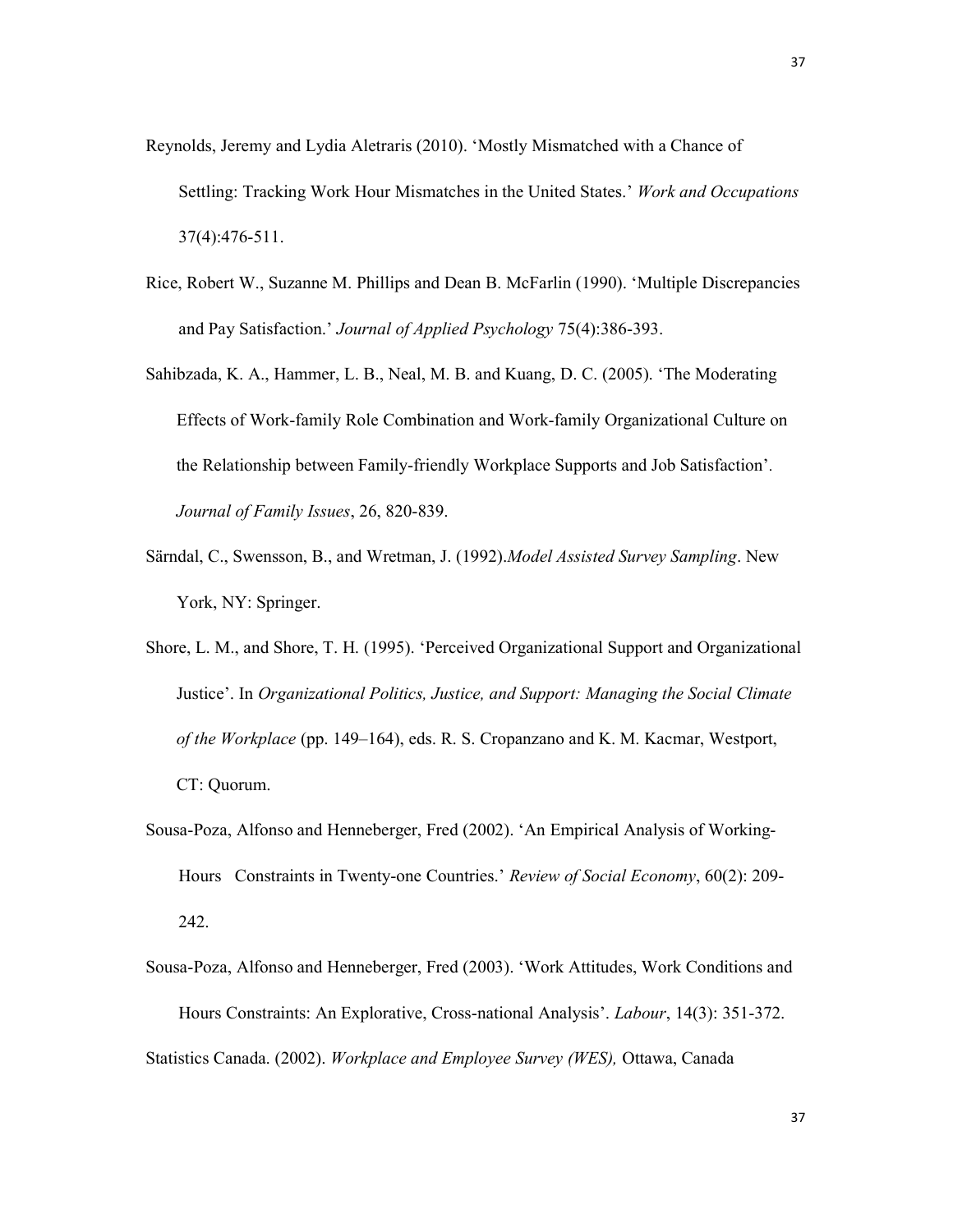- Tilly, C. (1996). Half a Job: Good and Bad Part-Time Jobs in a Changing Labor Market. Philadelphia: Temple Univ. Press.
- Tusi Anne S., Hone L. Pearce, Lyman W. Porter and Angela M. Tripoli (1997) . 'Alternative Approaches to the Employee-Organization Relationship: Does Investment in Employees Pay Off?' Academy of Management Journal 40(5):1089-1997.
- Vistnes, Jessica P. (1997). 'Gender Differences in Days Lost from Work due to Illness.' Industrial & Labor Relations Review 50(2):304-323.
- Wanous, J. P., Reichers, A. E. and Hudy, M. J. (1997). 'Overall Job Satisfaction: How Good are Single-Item Measures? 'Journal of Applied Psychology, 82, 247-52.
- Wayne, S. J., Shore, L. M., and Liden., R. C. (1997). 'Perceived Organizational Support and Leader-Member Exchange: A Social Exchange Perspective'. Academy of Management Journal, 40, 82–111.
- Weststar, J. (2011). 'A Review of Women's Experiences of Three Types of Underemployment.' In Maynard, D. and Feldman, D. (eds.), Underemployment: Psychological, Economic and Social Challenges. NY: Springer.
- Wilkins, R. (2007). 'The Consequences of Underemployment for the Underemployed.' Journal of Industrial Relations, 49, 247-275.
- Witt, L. A. (1991). 'Exchange Ideology as a Moderator of Job-Attitudes– Organizational Citizenship Behaviors Relationships'. Journal of Applied Social Psychology, 21, 1490– 1501.